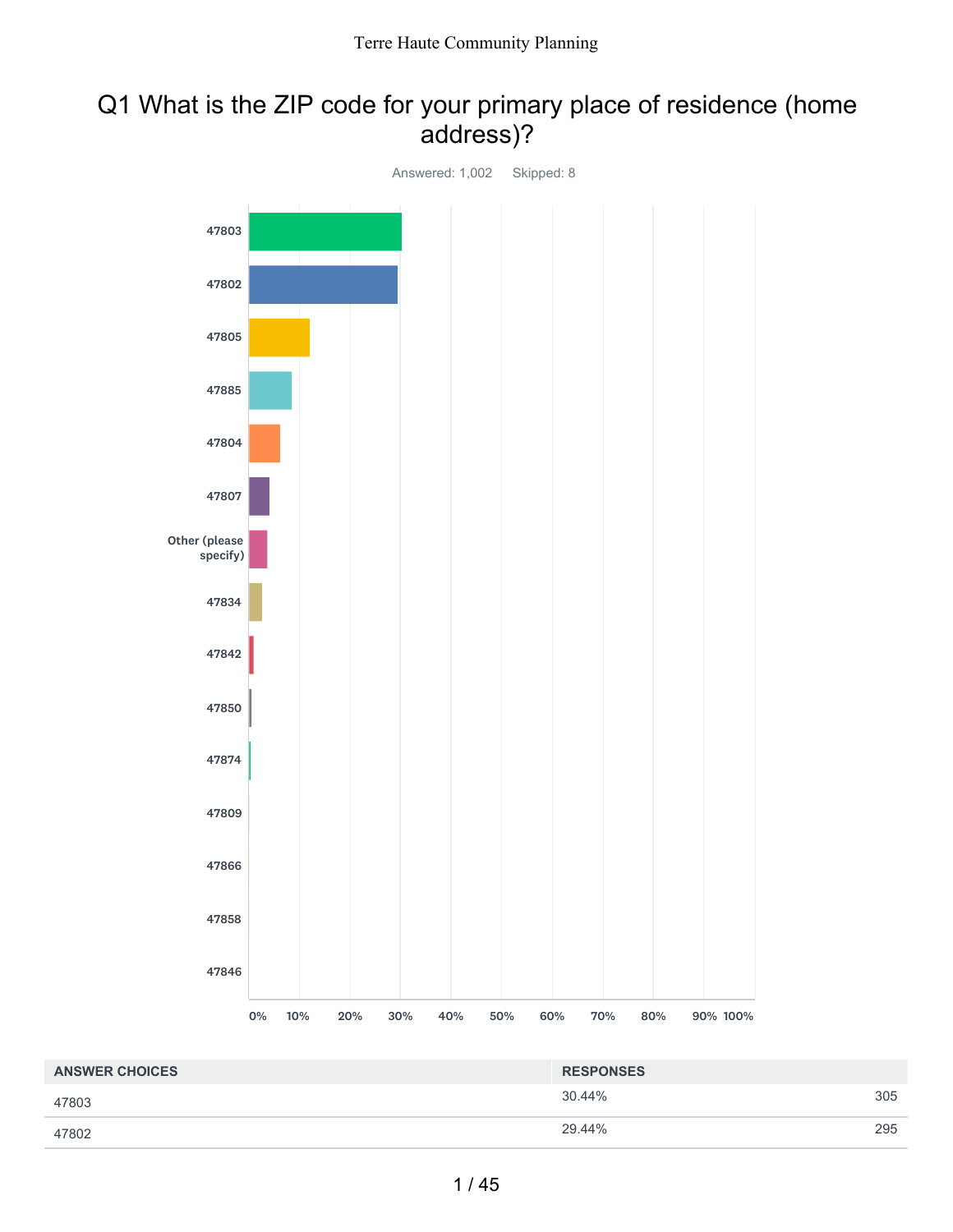| 47805                  | 12.18% | 122            |
|------------------------|--------|----------------|
| 47885                  | 8.48%  | 85             |
| 47804                  | 6.29%  | 63             |
| 47807                  | 4.09%  | 41             |
| Other (please specify) | 3.69%  | 37             |
| 47834                  | 2.69%  | 27             |
| 47842                  | 1.00%  | $10$           |
| 47850                  | 0.60%  | 6              |
| 47874                  | 0.40%  | $\overline{4}$ |
| 47809                  | 0.20%  | $\overline{2}$ |
| 47866                  | 0.20%  | $\overline{2}$ |
| 47858                  | 0.20%  | $\overline{2}$ |
| 47846                  | 0.10%  | $\mathbf{1}$   |
| <b>TOTAL</b>           |        | 1,002          |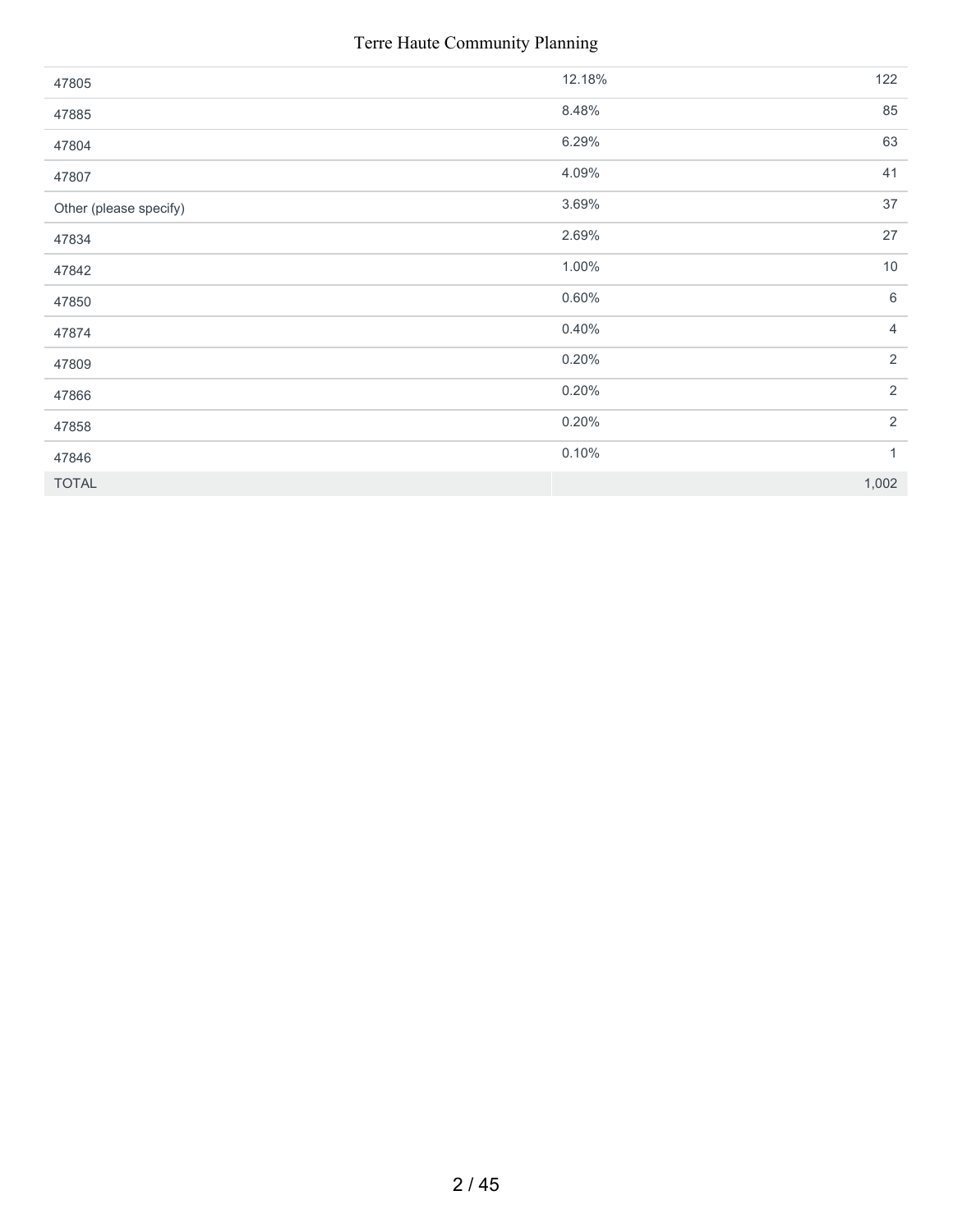

# Q2 How long have you lived in Terre Haute?

| <b>ANSWER CHOICES</b> | <b>RESPONSES</b> |     |
|-----------------------|------------------|-----|
| Less than 1 year      | 2.72%            | 27  |
| 1-5 years             | 8.76%            | 87  |
| 6-10 years            | 6.14%            | 61  |
| 11-20 years           | 12.79%           | 127 |
| 21-30 years           | 18.13%           | 180 |
| 31-40 years           | 18.83%           | 187 |
| 41-50 years           | 15.61%           | 155 |
| 50+ years             | 17.02%           | 169 |
| <b>TOTAL</b>          |                  | 993 |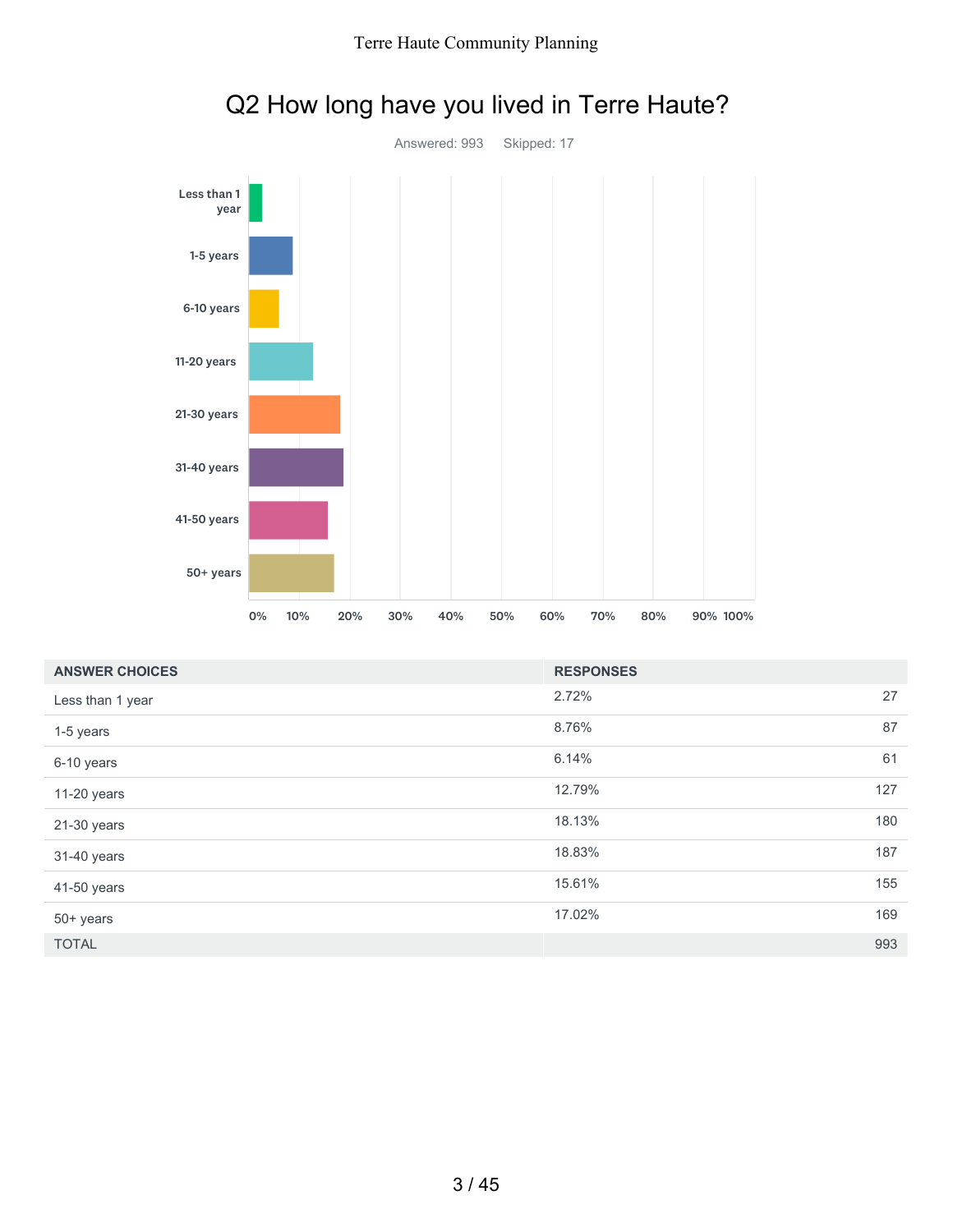



| <b>ANSWER CHOICES</b> | <b>RESPONSES</b> |       |
|-----------------------|------------------|-------|
| Yes                   | 35.96%           | 360   |
| <b>No</b>             | 64.04%           | 641   |
| <b>TOTAL</b>          |                  | 1,001 |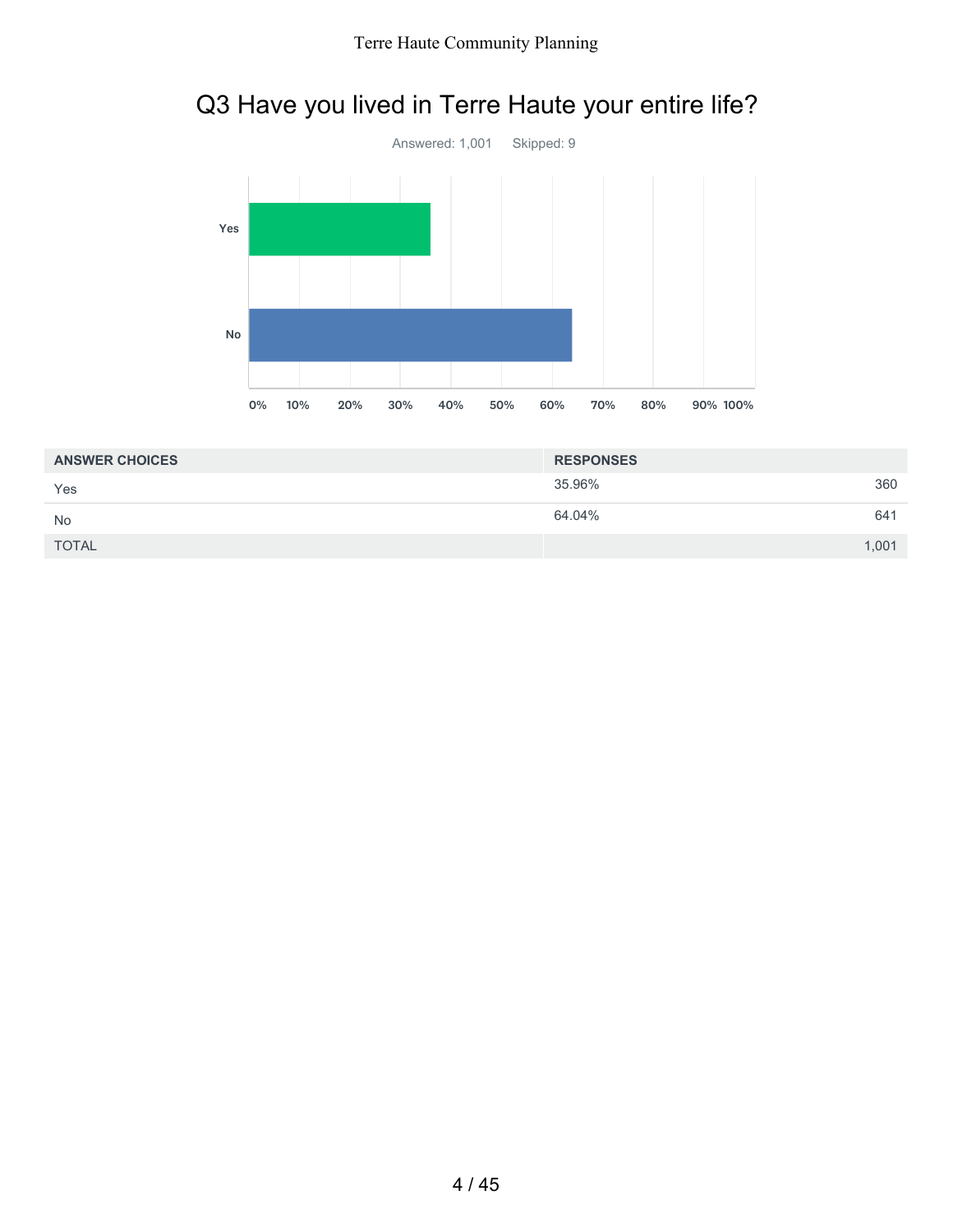## Q4 Do you work within Terre Haute city limits?



| <b>ANSWER CHOICES</b> | <b>RESPONSES</b> |     |
|-----------------------|------------------|-----|
| Yes                   | 75.00%           | 747 |
| <b>No</b>             | 25.00%           | 249 |
| <b>TOTAL</b>          |                  | 996 |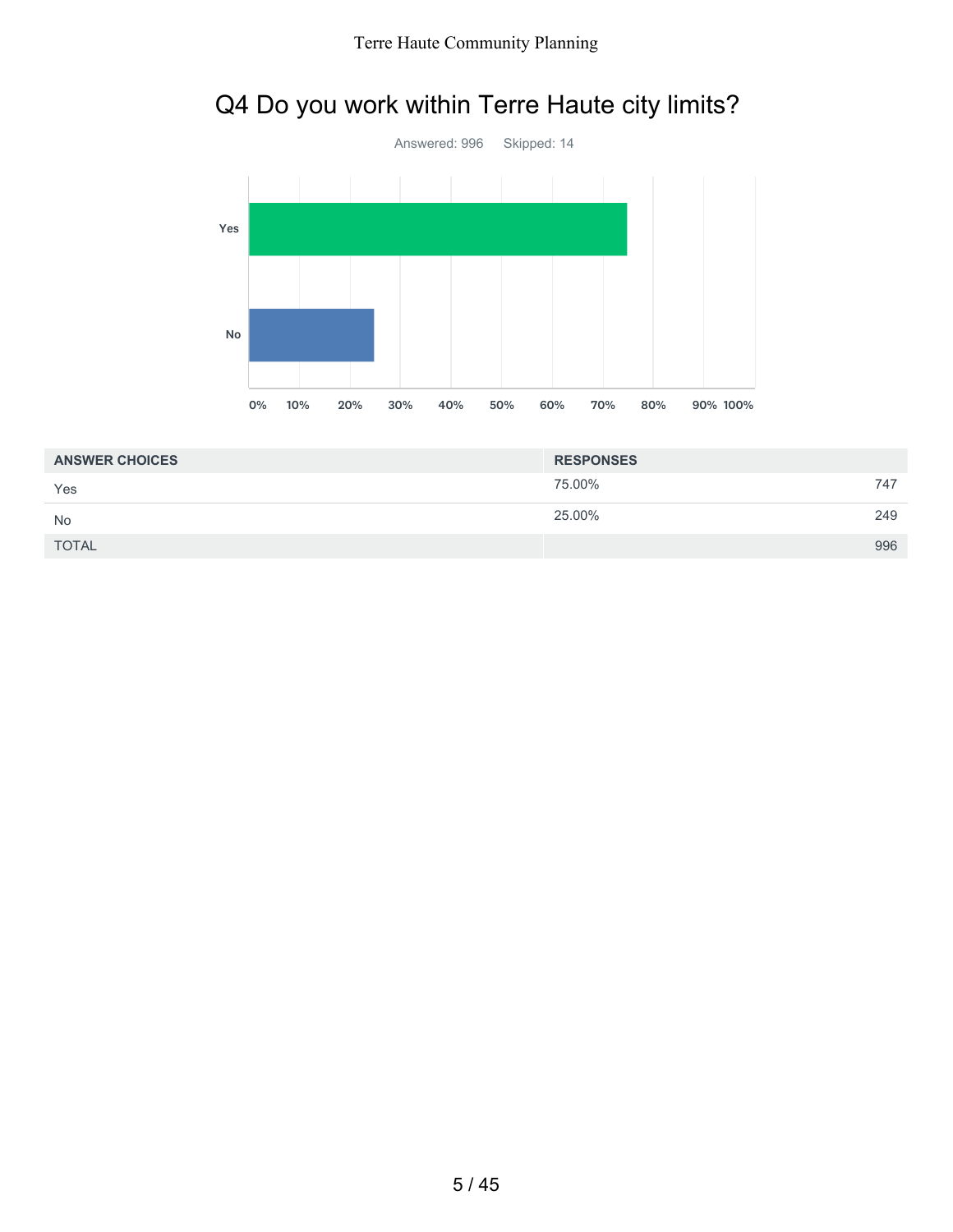

| <b>ANSWER CHOICES</b>  | <b>RESPONSES</b> |     |
|------------------------|------------------|-----|
| 47802                  | 22.39%           | 221 |
| 47803                  | 16.31%           | 161 |
| 47804                  | 10.23%           | 101 |
| 47805                  | 7.60%            | 75  |
| 47807                  | 20.77%           | 205 |
| 47809                  | 4.96%            | 49  |
| Other (please specify) | 17.73%           | 175 |
| <b>TOTAL</b>           |                  | 987 |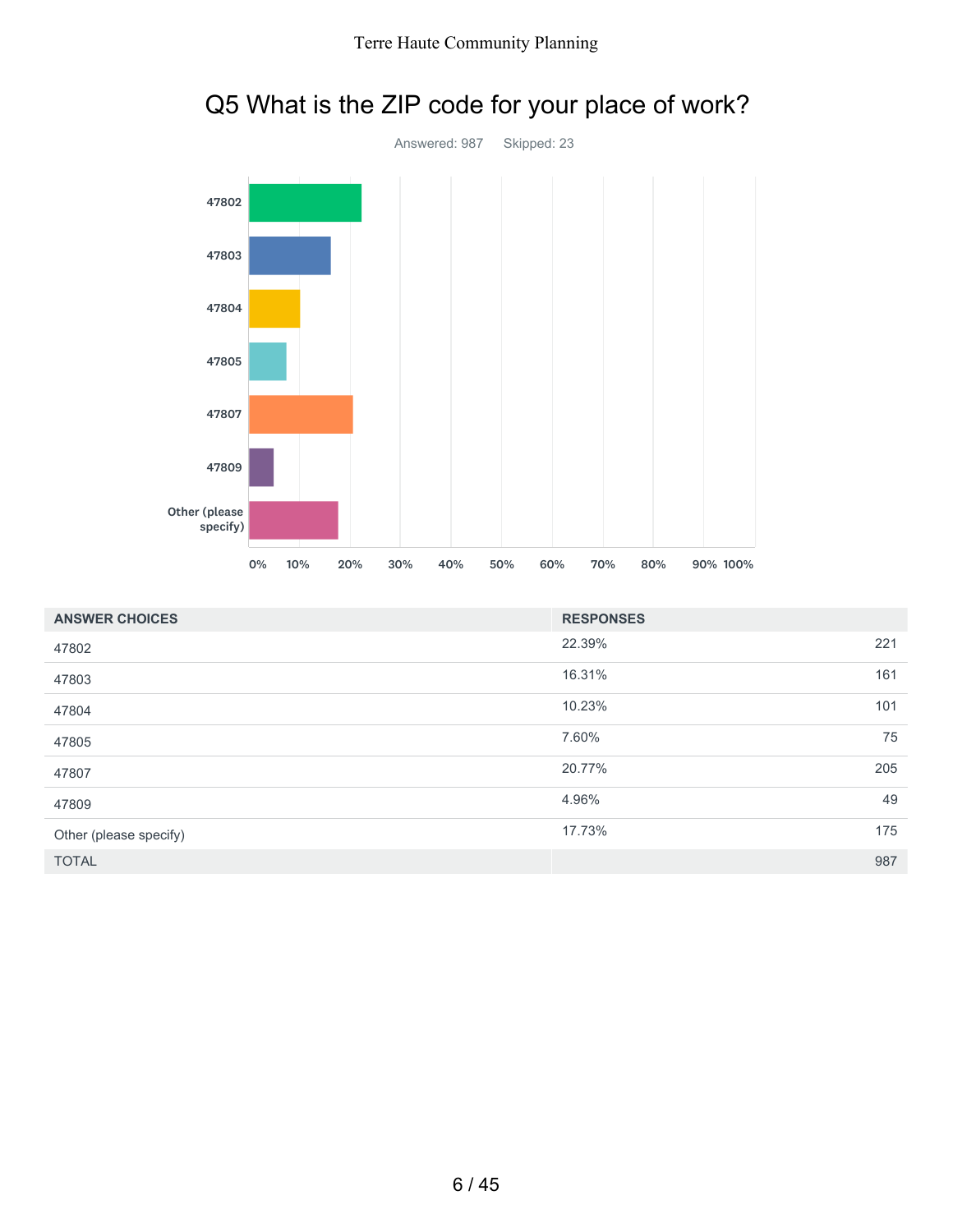### Q6 Why do you choose to live in Terre Haute? Select all that apply.



| <b>ANSWER CHOICES</b> | <b>RESPONSES</b> |                |
|-----------------------|------------------|----------------|
| Rural character       | 15.98%           | 140            |
| Natural beauty        | 5.14%            | 45             |
| Public transportation | 0.46%            | $\overline{4}$ |
| Grew up here          | 47.95%           | 420            |
| Family                | 63.70%           | 558            |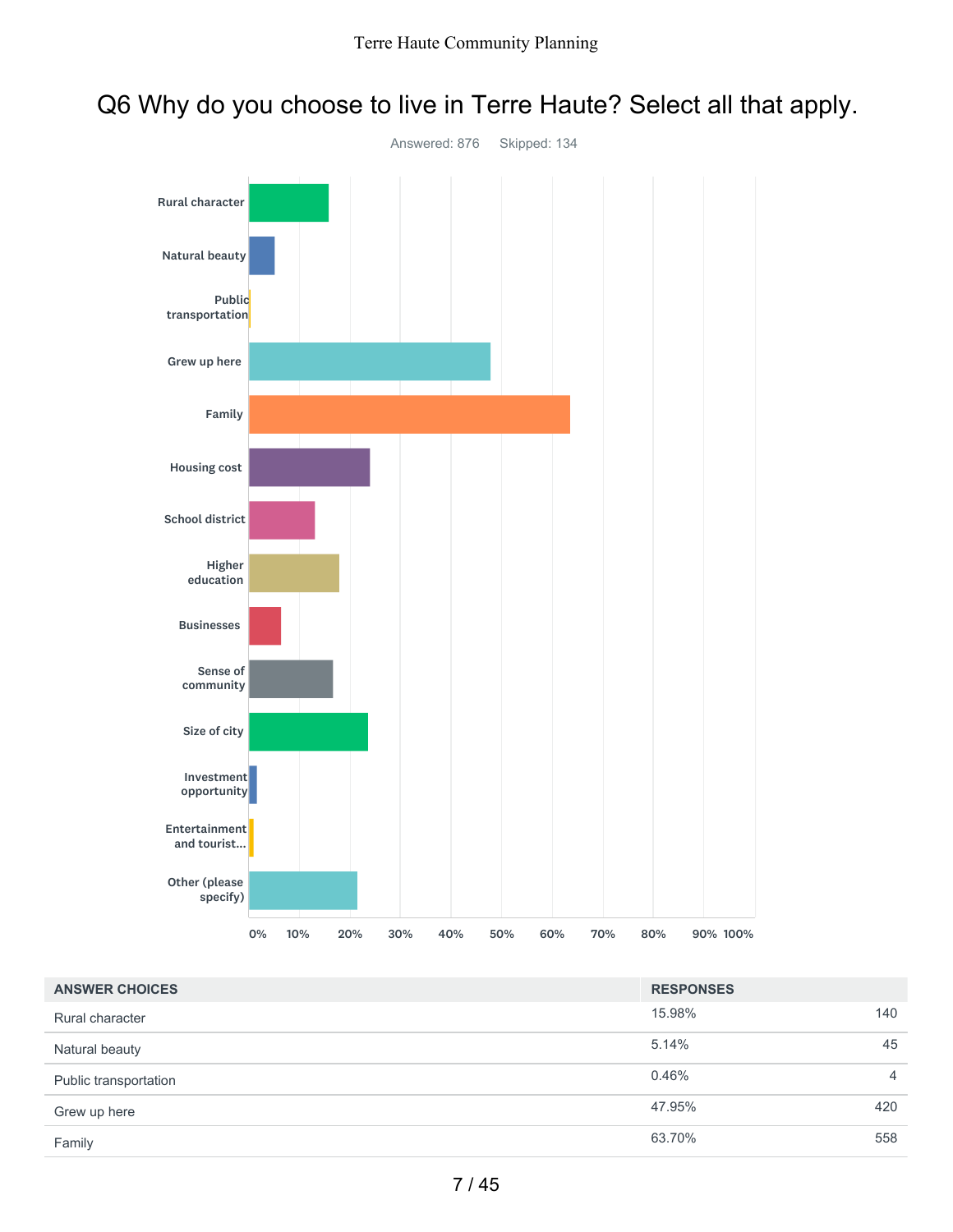| Housing cost                          | 24.09% | 211 |
|---------------------------------------|--------|-----|
| School district                       | 13.13% | 115 |
| Higher education                      | 18.04% | 158 |
| <b>Businesses</b>                     | 6.39%  | 56  |
| Sense of community                    | 16.78% | 147 |
| Size of city                          | 23.74% | 208 |
| Investment opportunity                | 1.71%  | 15  |
| Entertainment and tourist attractions | 1.14%  | 10  |
| Other (please specify)                | 21.58% | 189 |
| <b>Total Respondents: 876</b>         |        |     |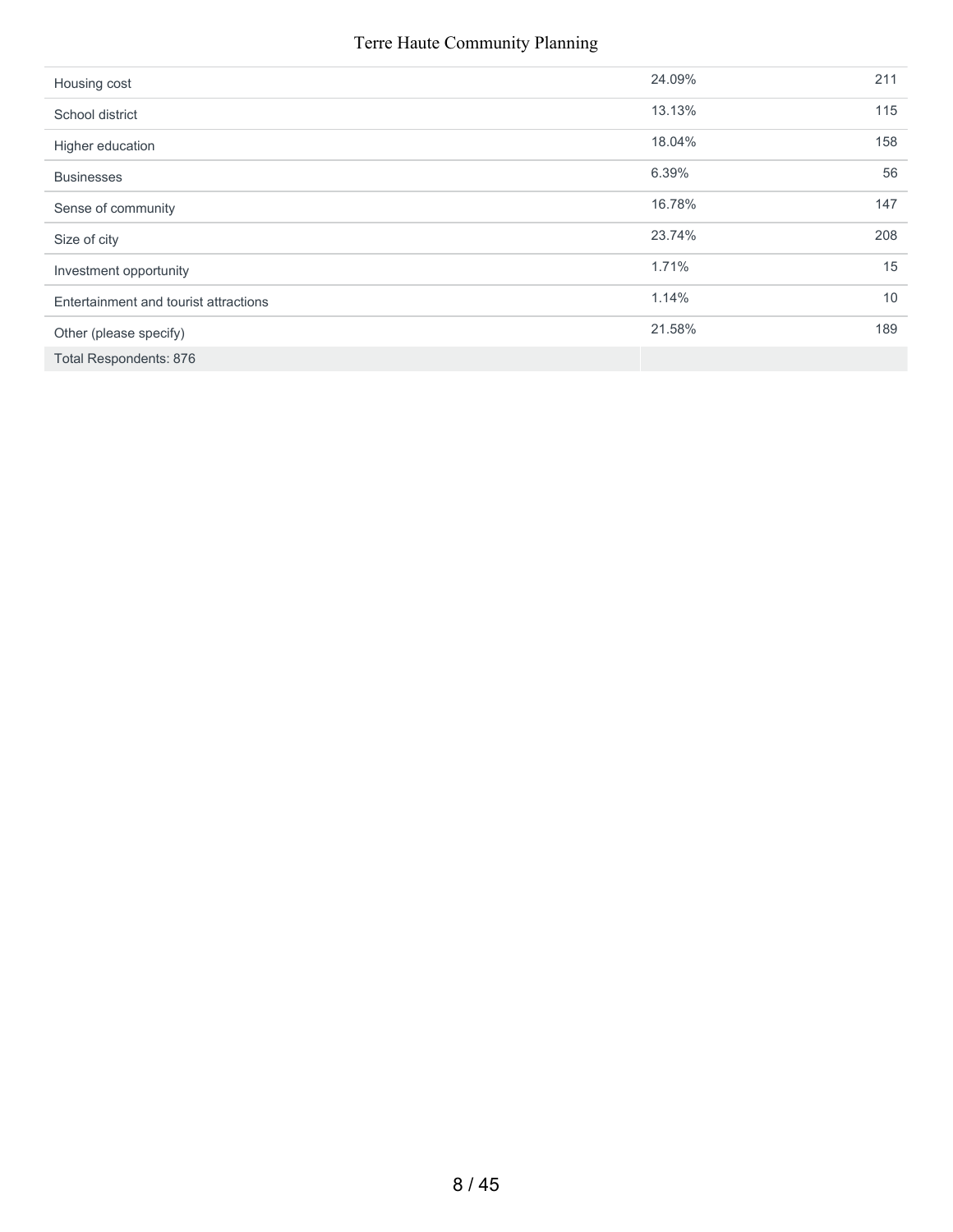

## Q7 What is your biggest concern about the future of Terre Haute?

| <b>ANSWER CHOICES</b>         | <b>RESPONSES</b> |     |
|-------------------------------|------------------|-----|
| Infrastructure/blight         | 29.14%           | 255 |
| Businesses closing            | 46.74%           | 409 |
| Lack of public transportation | 0.91%            | 8   |
| Road conditions               | 7.31%            | 64  |
| Other (please specify)        | 15.89%           | 139 |
| <b>TOTAL</b>                  |                  | 875 |

0% 10% 20% 30% 40% 50% 60% 70% 80% 90% 100%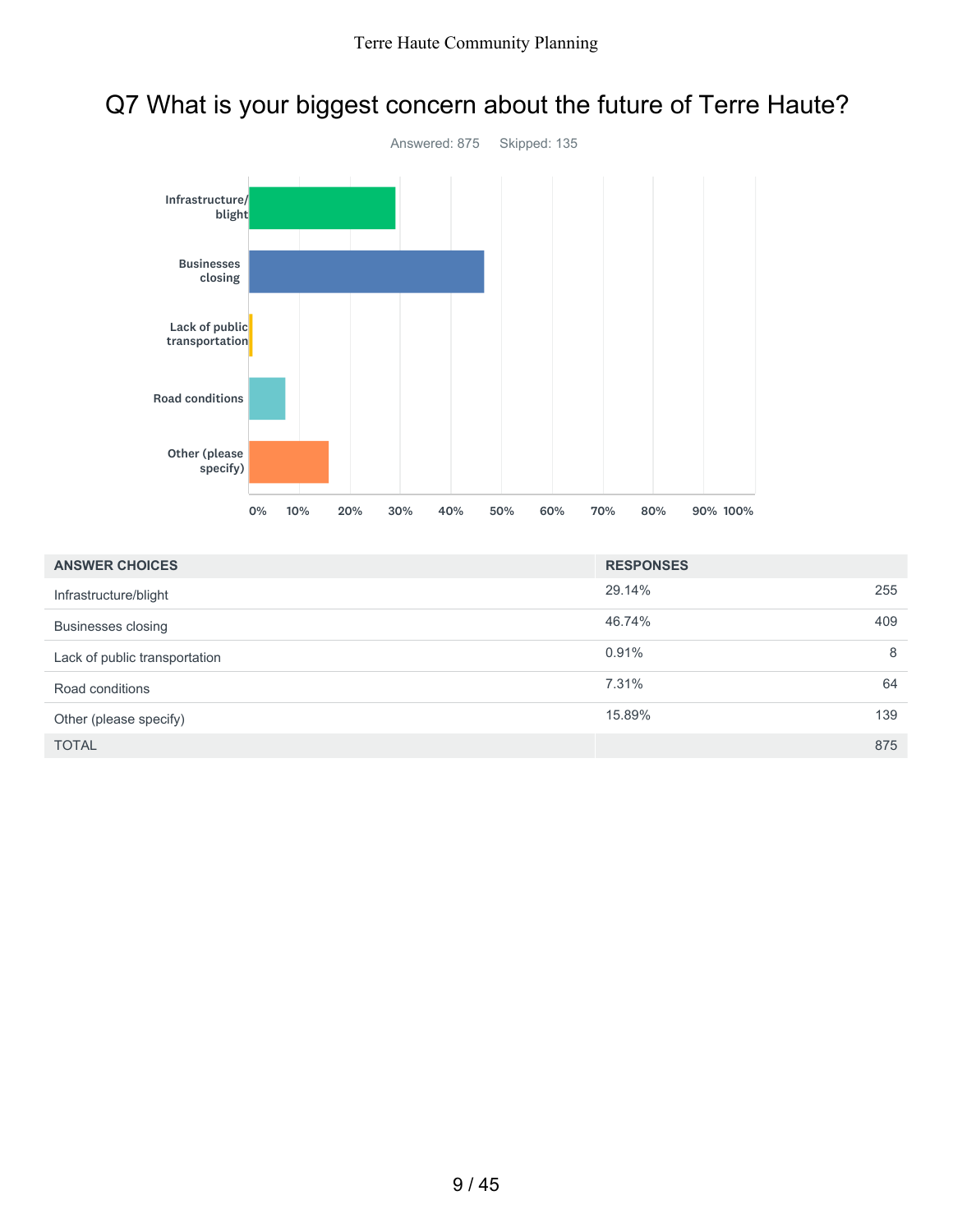### Q8 For each of the services below, please indicate whether you think the level of service is appropriate, should be increased, or should be decreased.



10 / 45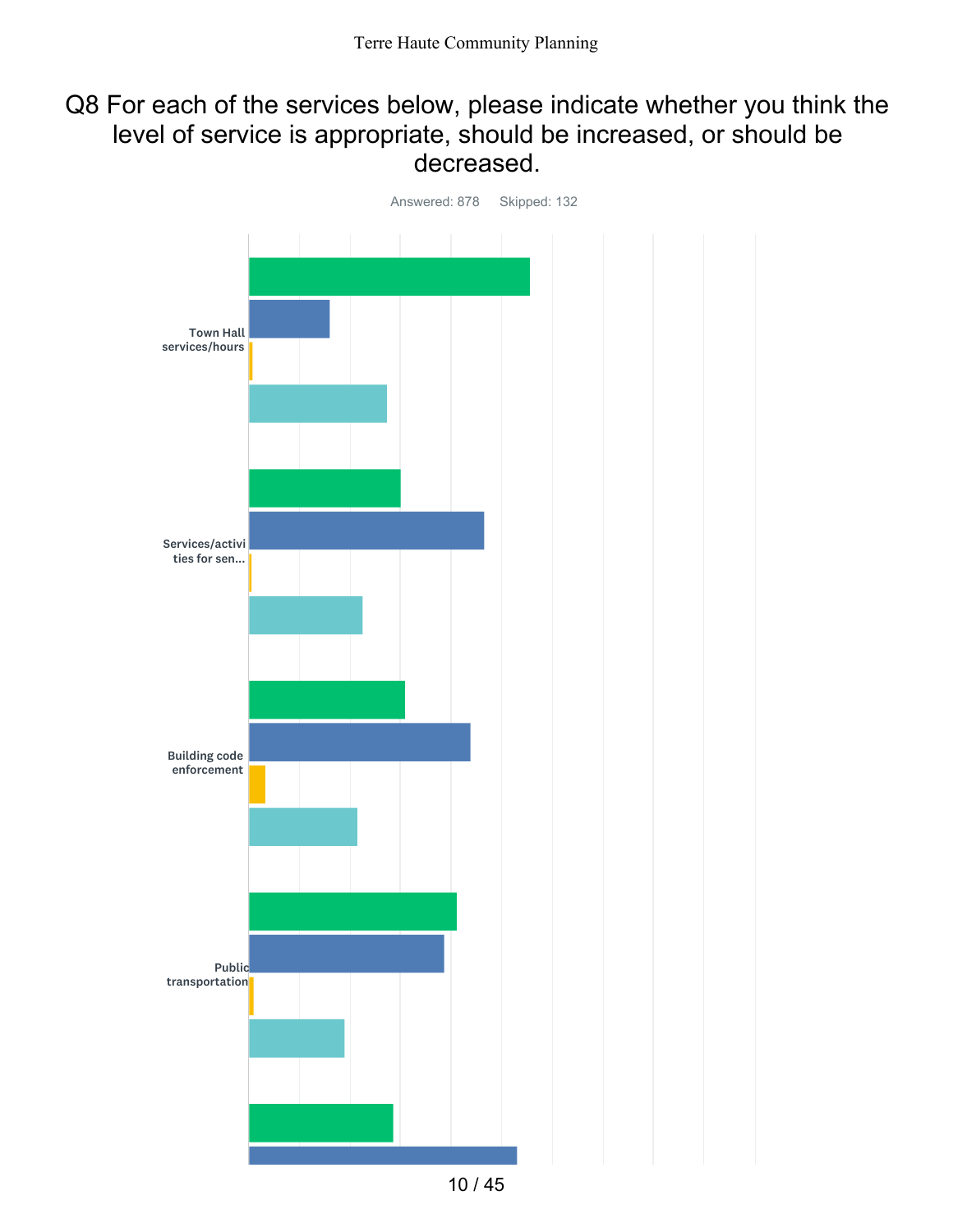

11 / 45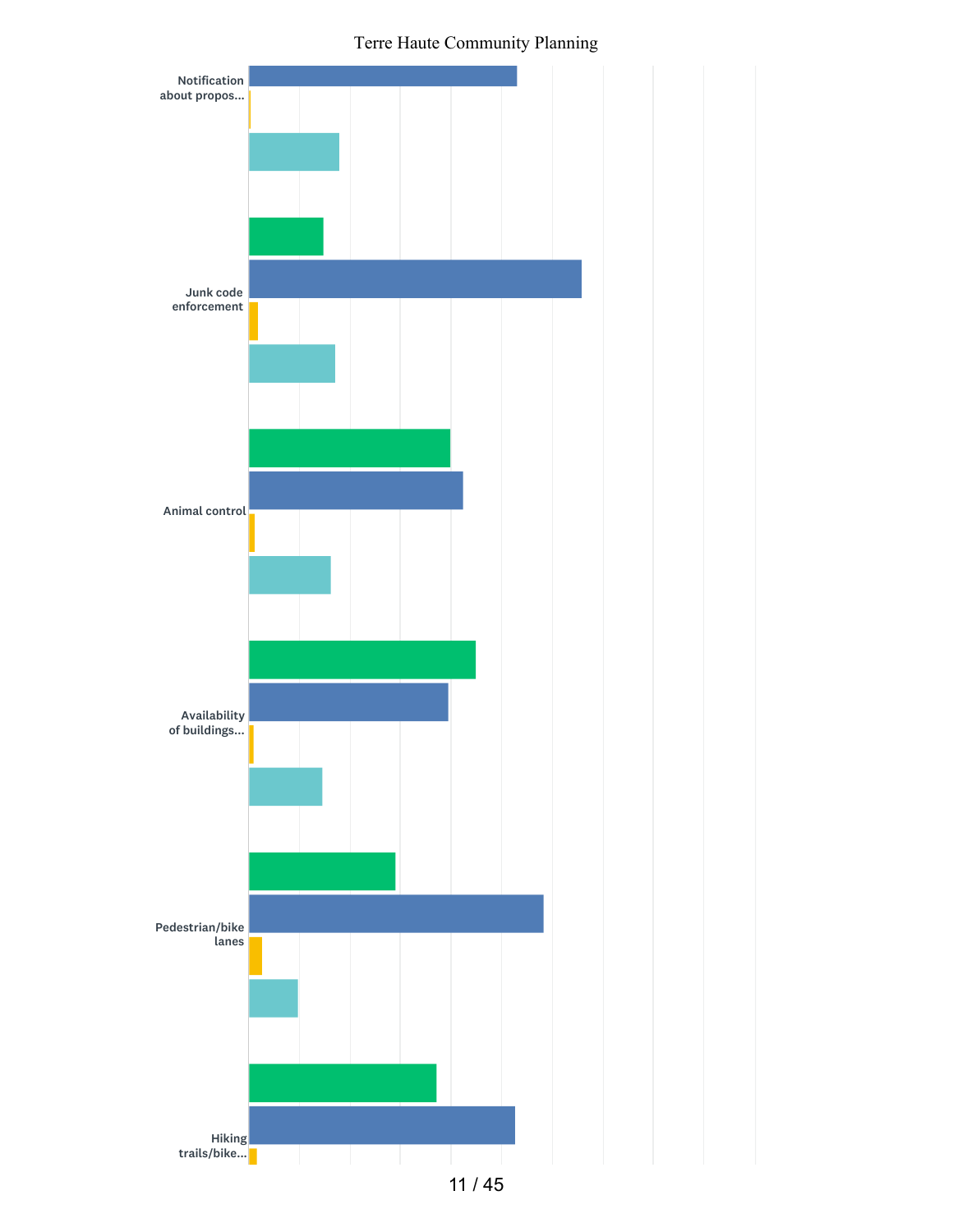Terre Haute Community Planning

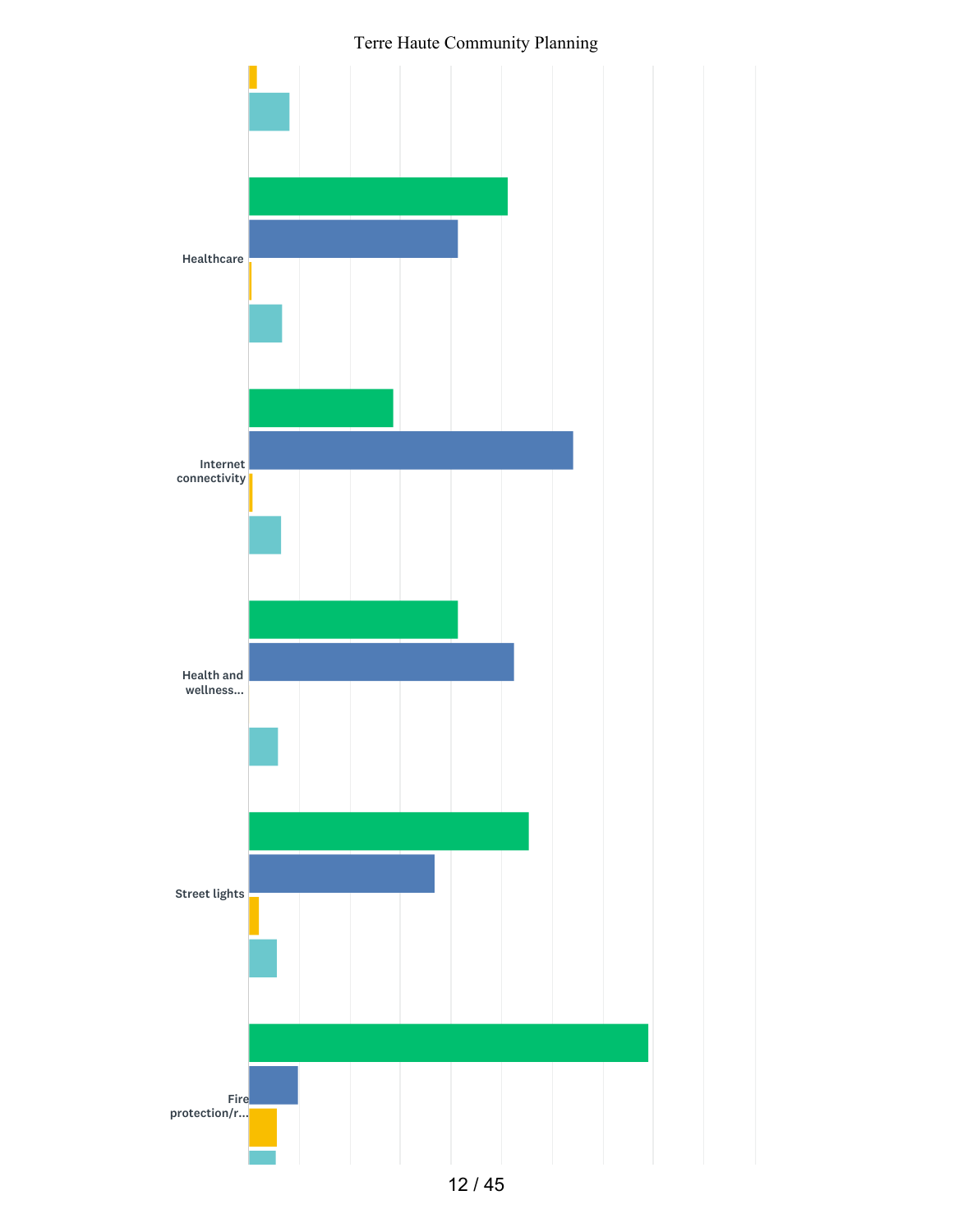



13 / 45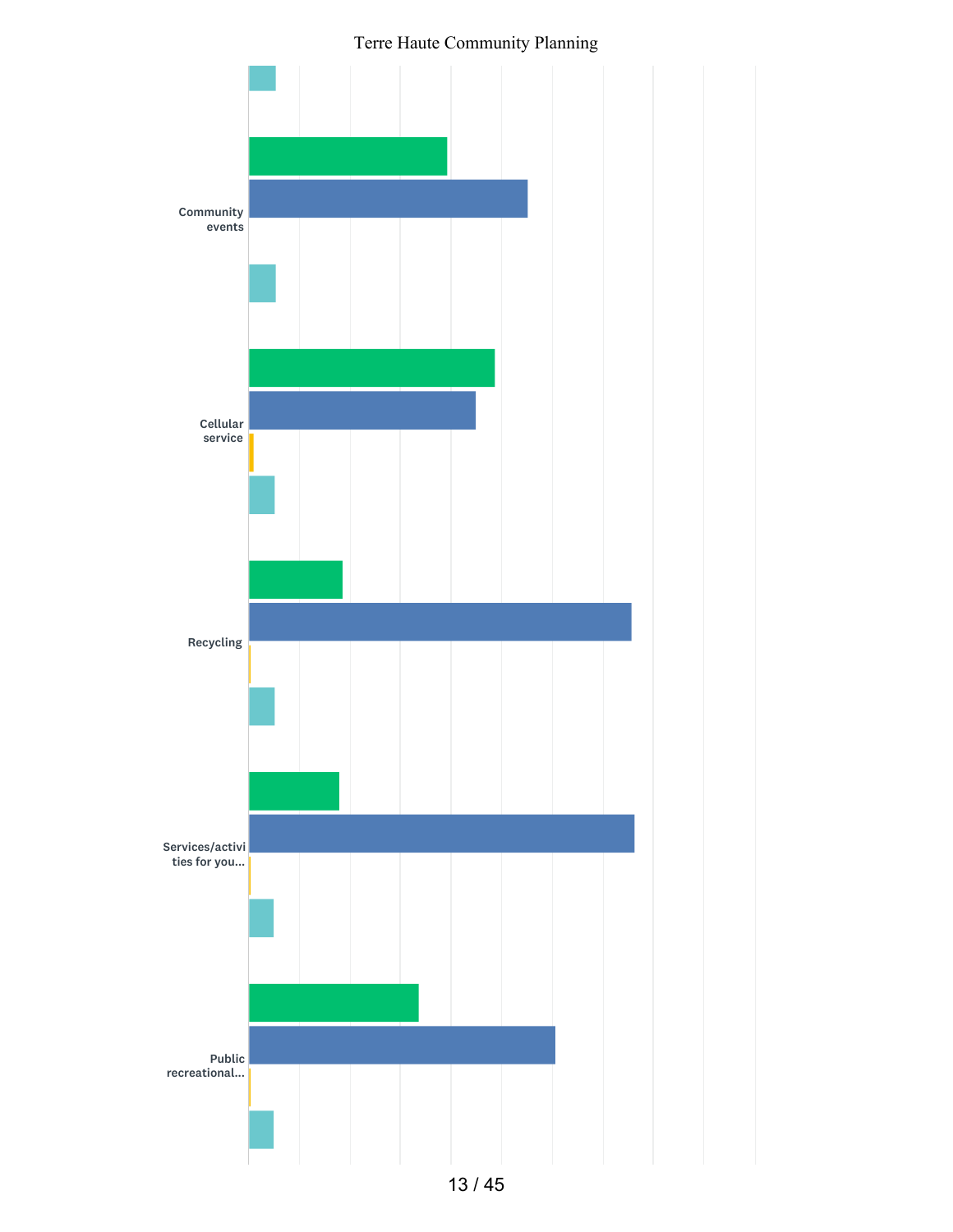Terre Haute Community Planning



Appropriate Increase Decrease No Opinion

|                                                                 | <b>APPROPRIATE</b> | <b>INCREASE</b> | <b>DECREASE</b> | <b>NO</b><br><b>OPINION</b> | <b>TOTAL</b> | <b>WEIGHTED</b><br><b>AVERAGE</b> |
|-----------------------------------------------------------------|--------------------|-----------------|-----------------|-----------------------------|--------------|-----------------------------------|
| Town Hall services/hours                                        | 55.57%<br>484      | 16.07%<br>140   | $0.92\%$<br>8   | 27.44%<br>239               | 871          | 2.00                              |
| Services/activities for senior citizens                         | 30.21%<br>264      | 46.68%<br>408   | 0.57%<br>5      | 22.54%<br>197               | 874          | 2.15                              |
| Building code enforcement                                       | 31.04%<br>271      | 43.99%<br>384   | $3.44\%$<br>30  | 21.53%<br>188               | 873          | 2.15                              |
| Public transportation                                           | 41.26%<br>361      | 38.63%<br>338   | 1.14%<br>10     | 18.97%<br>166               | 875          | 1.98                              |
| Notification about proposed development in your<br>neighborhood | 28.67%<br>250      | 53.10%<br>463   | 0.34%<br>3      | 17.89%<br>156               | 872          | 2.07                              |
| Junk code enforcement                                           | 14.94%<br>131      | 65.91%<br>578   | 1.94%<br>17     | 17.22%<br>151               | 877          | 2.21                              |
| Animal control                                                  | 39.86%<br>348      | 42.50%<br>371   | 1.26%<br>11     | 16.38%<br>143               | 873          | 1.94                              |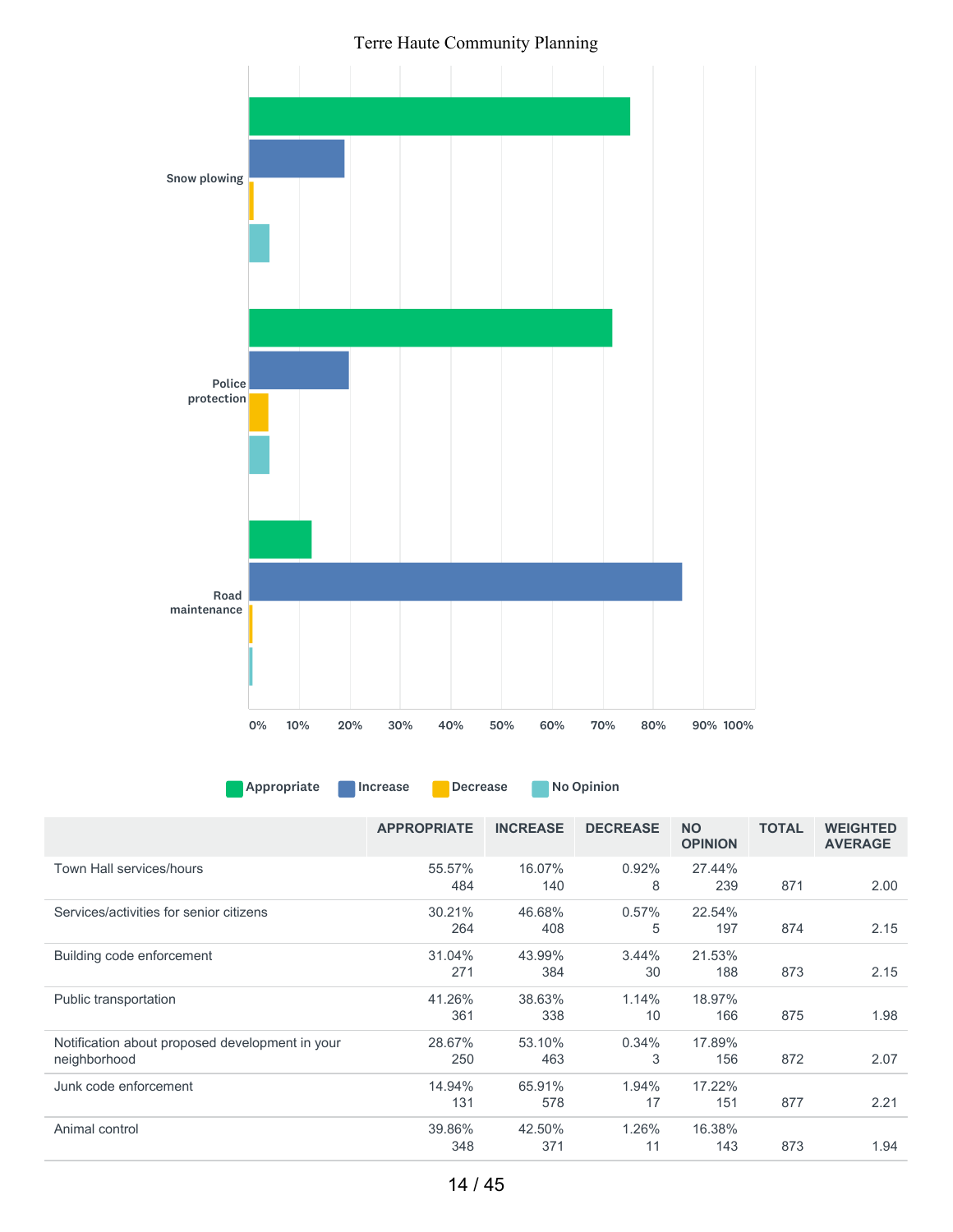| Availability of buildings (school, firehouse, etc.) for | 44.90% | 39.52% | 1.03%          | 14.55% |     |      |
|---------------------------------------------------------|--------|--------|----------------|--------|-----|------|
| public use                                              | 392    | 345    | 9              | 127    | 873 | 1.85 |
| Pedestrian/bike lanes                                   | 29.11% | 58.34% | 2.65%          | 9.90%  |     |      |
|                                                         | 253    | 507    | 23             | 86     | 869 | 1.93 |
| Hiking trails/bike paths                                | 37.23% | 52.81% | 1.72%          | 8.25%  |     |      |
|                                                         | 325    | 461    | 15             | 72     | 873 | 1.81 |
| Healthcare                                              | 51.34% | 41.35% | 0.70%          | 6.62%  |     |      |
|                                                         | 442    | 356    | 6              | 57     | 861 | 1.63 |
| Internet connectivity                                   | 28.60% | 64.19% | 0.80%          | 6.41%  |     |      |
|                                                         | 250    | 561    | $\overline{7}$ | 56     | 874 | 1.85 |
| Health and wellness opportunities                       | 41.44% | 52.50% | 0.12%          | 5.94%  |     |      |
|                                                         | 356    | 451    | 1              | 51     | 859 | 1.71 |
| Street lights                                           | 55.49% | 36.84% | 2.06%          | 5.61%  |     |      |
|                                                         | 485    | 322    | 18             | 49     | 874 | 1.58 |
| Fire protection/rescue                                  | 79.04% | 9.74%  | 5.73%          | 5.50%  |     |      |
|                                                         | 690    | 85     | 50             | 48     | 873 | 1.38 |
| Community events                                        | 39.40% | 55.18% | $0.00\%$       | 5.41%  |     |      |
|                                                         | 342    | 479    | $\overline{0}$ | 47     | 868 | 1.71 |
| Cellular service                                        | 48.69% | 45.03% | 1.03%          | 5.26%  |     |      |
|                                                         | 426    | 394    | 9              | 46     | 875 | 1.63 |
| Recycling                                               | 18.56% | 75.83% | 0.46%          | 5.15%  |     |      |
|                                                         | 162    | 662    | 4              | 45     | 873 | 1.92 |
| Services/activities for youth (e.g. recreational, job   | 18.03% | 76.46% | 0.46%          | 5.05%  |     |      |
| placement, gathering places)                            | 157    | 666    | $\overline{4}$ | 44     | 871 | 1.93 |
| Public recreational opportunities                       | 33.75% | 60.73% | 0.46%          | 5.05%  |     |      |
|                                                         | 294    | 529    | 4              | 44     | 871 | 1.77 |
| Snow plowing                                            | 75.55% | 19.06% | 1.15%          | 4.25%  |     |      |
|                                                         | 658    | 166    | 10             | 37     | 871 | 1.34 |
| Police protection                                       | 72.00% | 19.77% | 4.00%          | 4.23%  |     |      |
|                                                         | 630    | 173    | 35             | 37     | 875 | 1.40 |
| Road maintenance                                        | 12.47% | 85.81% | 0.80%          | 0.92%  |     |      |
|                                                         | 109    | 750    | 7              | 8      | 874 | 1.90 |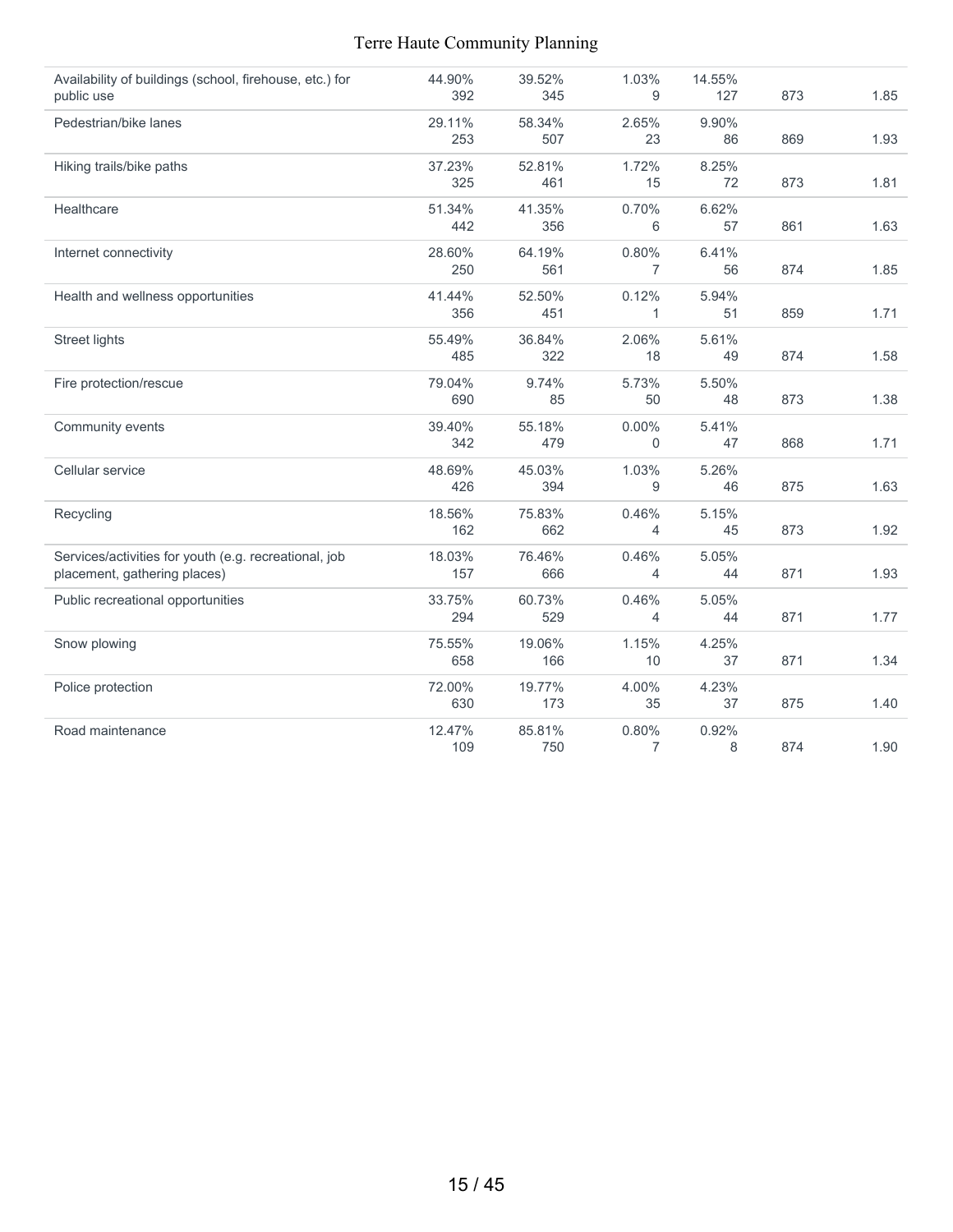

## Q9 What do you like most about Terre Haute?

| <b>ANSWER CHOICES</b>     | <b>RESPONSES</b>        |
|---------------------------|-------------------------|
| <b>Size</b>               | 23.94%<br>208           |
| Cost of Living            | 362<br>41.66%           |
| Attractions/Entertainment | 0.81%<br>$\overline{7}$ |
| Community                 | 212<br>24.40%           |
| Other (please specify)    | 9.21%<br>80             |
| <b>TOTAL</b>              | 869                     |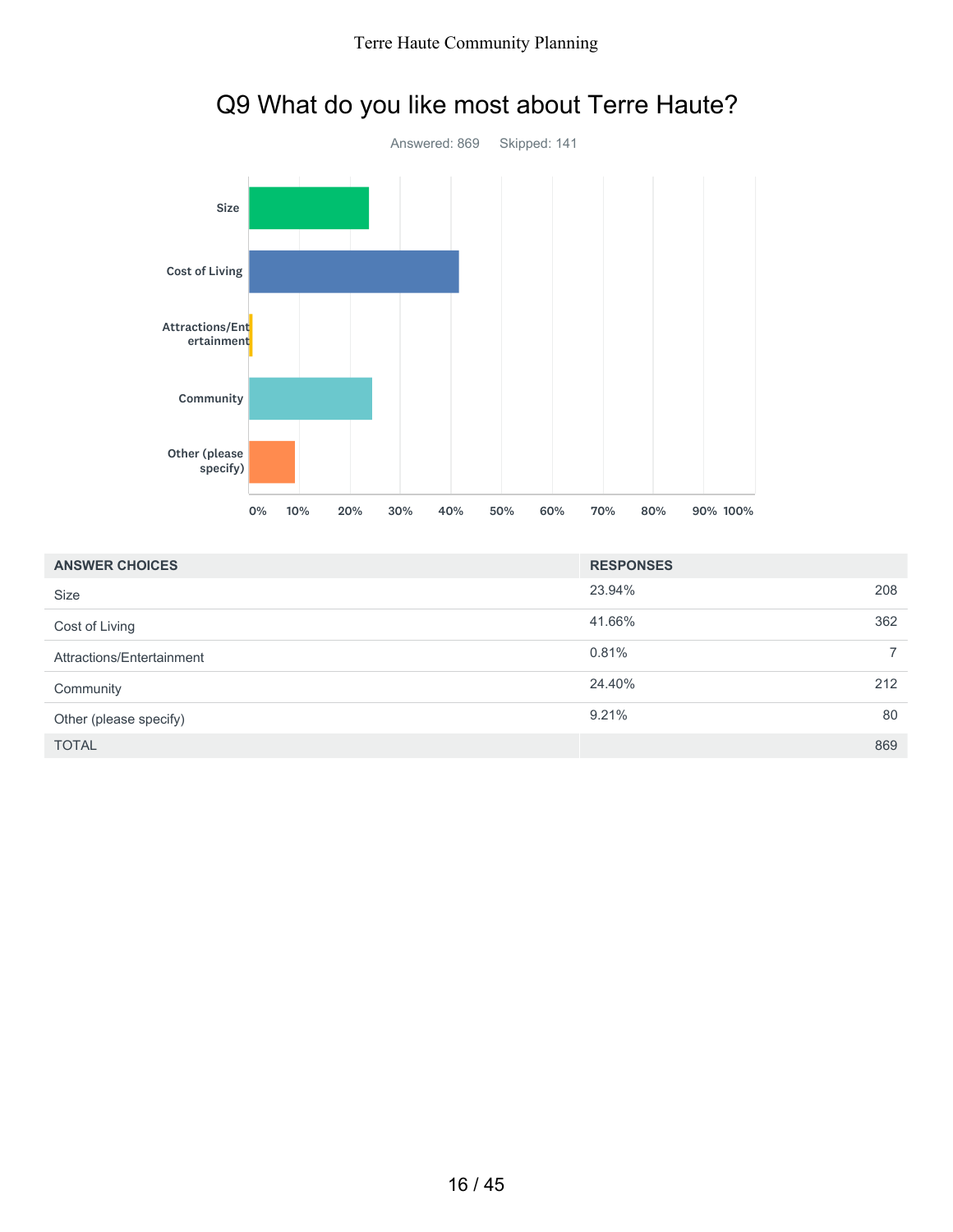### Q10 Would you encourage or discourage the following land uses in Terre Haute?

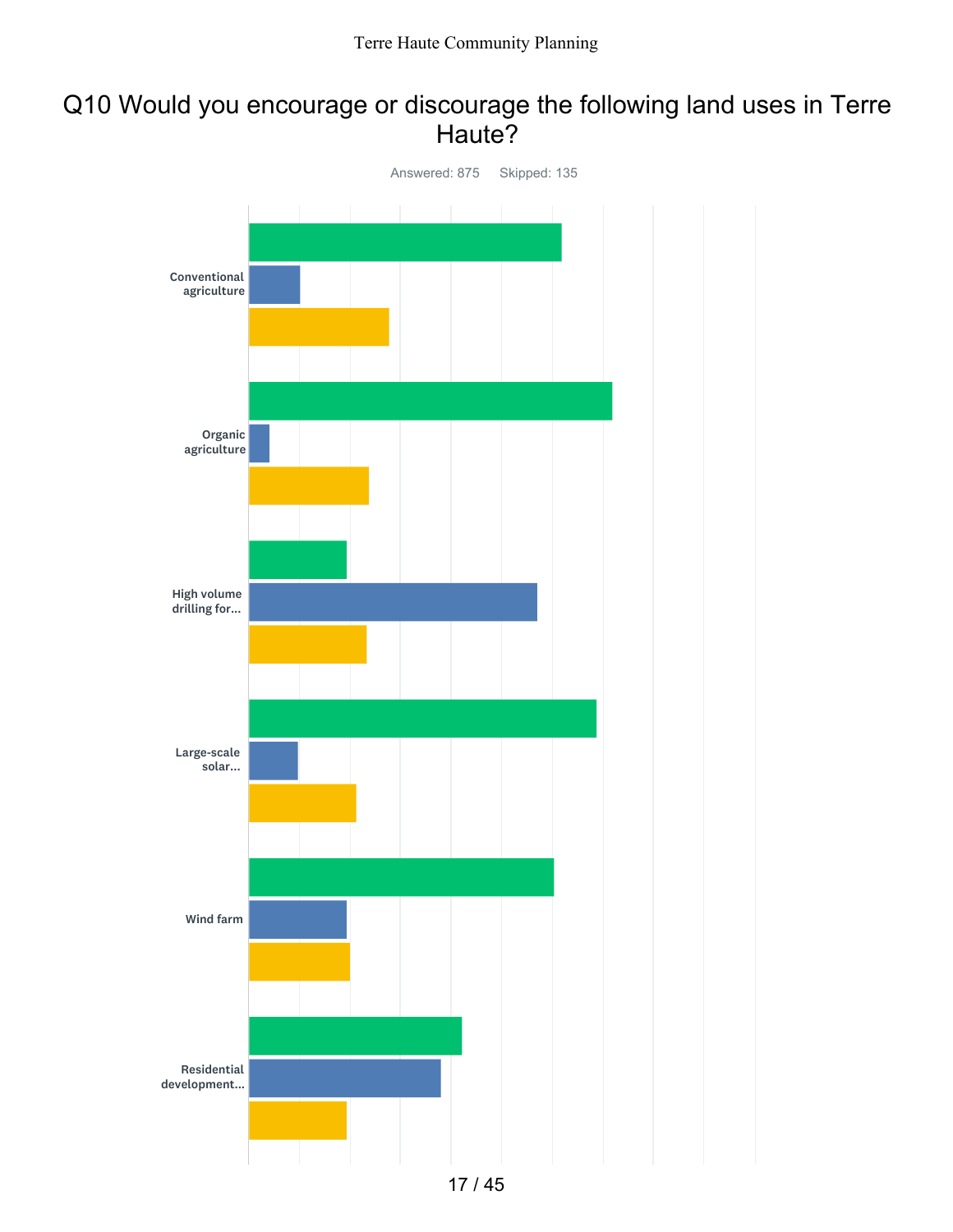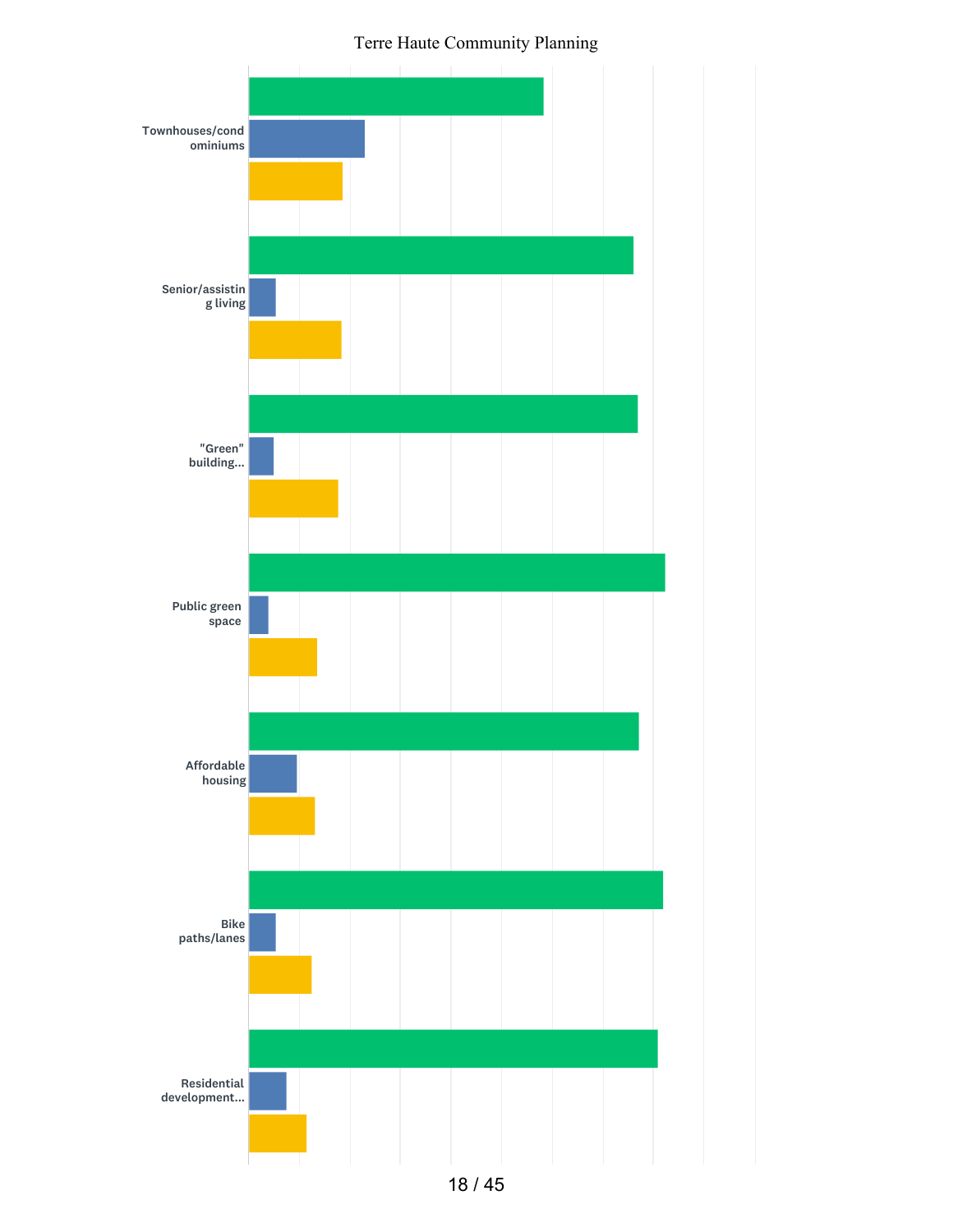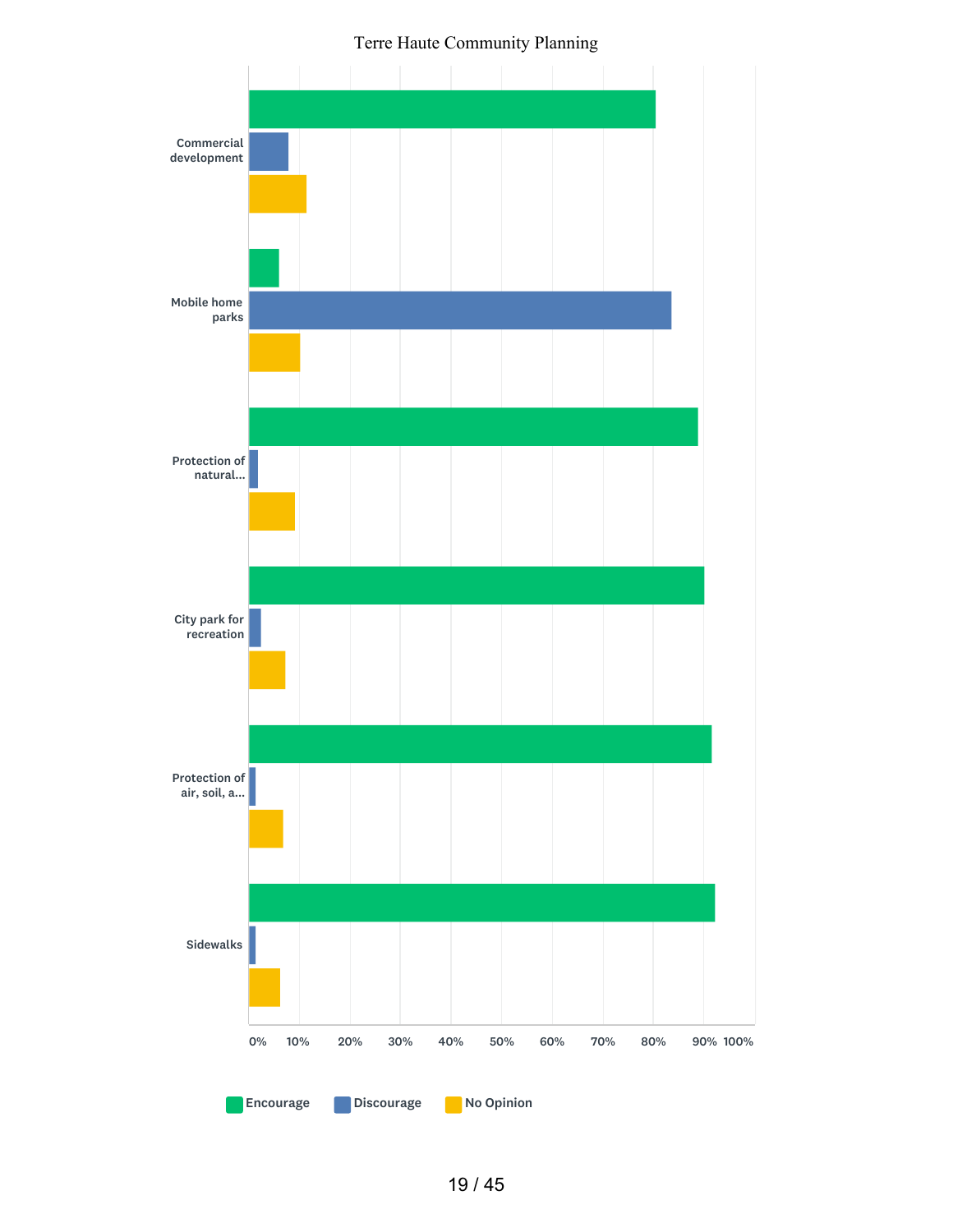|                                                                         | <b>ENCOURAGE</b> | <b>DISCOURAGE</b> | <b>NO</b><br><b>OPINION</b> | <b>TOTAL</b> | <b>WEIGHTED</b><br><b>AVERAGE</b> |
|-------------------------------------------------------------------------|------------------|-------------------|-----------------------------|--------------|-----------------------------------|
| Conventional agriculture                                                | 61.92%<br>535    | 10.19%<br>88      | 27.89%<br>241               | 864          | 1.66                              |
| Organic agriculture                                                     | 71.95%<br>626    | 4.14%<br>36       | 23.91%<br>208               | 870          | 1.52                              |
| High volume drilling for natural gas (fracking)                         | 19.35%<br>168    | 57.14%<br>496     | 23.50%<br>204               | 868          | 2.04                              |
| Large-scale solar installation (commercial)                             | 68.89%<br>598    | 9.79%<br>85       | 21.31%<br>185               | 868          | 1.52                              |
| Wind farm                                                               | 60.44%<br>524    | 19.49%<br>169     | 20.07%<br>174               | 867          | 1.60                              |
| Residential development (multiple unit dwellings)                       | 42.36%<br>366    | 38.08%<br>329     | 19.56%<br>169               | 864          | 1.77                              |
| Townhouses/condominiums                                                 | 58.30%<br>502    | 23.00%<br>198     | 18.70%<br>161               | 861          | 1.60                              |
| Senior/assisting living                                                 | 76.12%<br>663    | 5.40%<br>47       | 18.48%<br>161               | 871          | 1.42                              |
| "Green" building construction                                           | 77.07%<br>669    | 5.07%<br>44       | 17.86%<br>155               | 868          | 1.41                              |
| Public green space                                                      | 82.49%<br>716    | 3.92%<br>34       | 13.59%<br>118               | 868          | 1.31                              |
| Affordable housing                                                      | 77.24%<br>672    | 9.54%<br>83       | 13.22%<br>115               | 870          | 1.36                              |
| Bike paths/lanes                                                        | 81.97%<br>714    | 5.40%<br>47       | 12.63%<br>110               | 871          | 1.31                              |
| Residential development (single-family home)                            | 80.92%<br>704    | 7.47%<br>65       | 11.61%<br>101               | 870          | 1.31                              |
| Commercial development                                                  | 80.44%<br>695    | 7.99%<br>69       | 11.57%<br>100               | 864          | 1.31                              |
| Mobile home parks                                                       | 6.09%<br>53      | 83.68%<br>728     | 10.23%<br>89                | 870          | 2.04                              |
| Protection of natural areas/open space                                  | 88.91%<br>770    | 1.96%<br>17       | 9.12%<br>79                 | 866          | 1.20                              |
| City park for recreation                                                | 90.10%<br>783    | 2.53%<br>22       | 7.36%<br>64                 | 869          | 1.17                              |
| Protection of air, soil, and water (streams and<br>groundwater) quality | 91.63%<br>799    | 1.49%<br>13       | 6.88%<br>60                 | 872          | 1.15                              |
| Sidewalks                                                               | 92.33%<br>806    | 1.37%<br>12       | 6.30%<br>55                 | 873          | 1.14                              |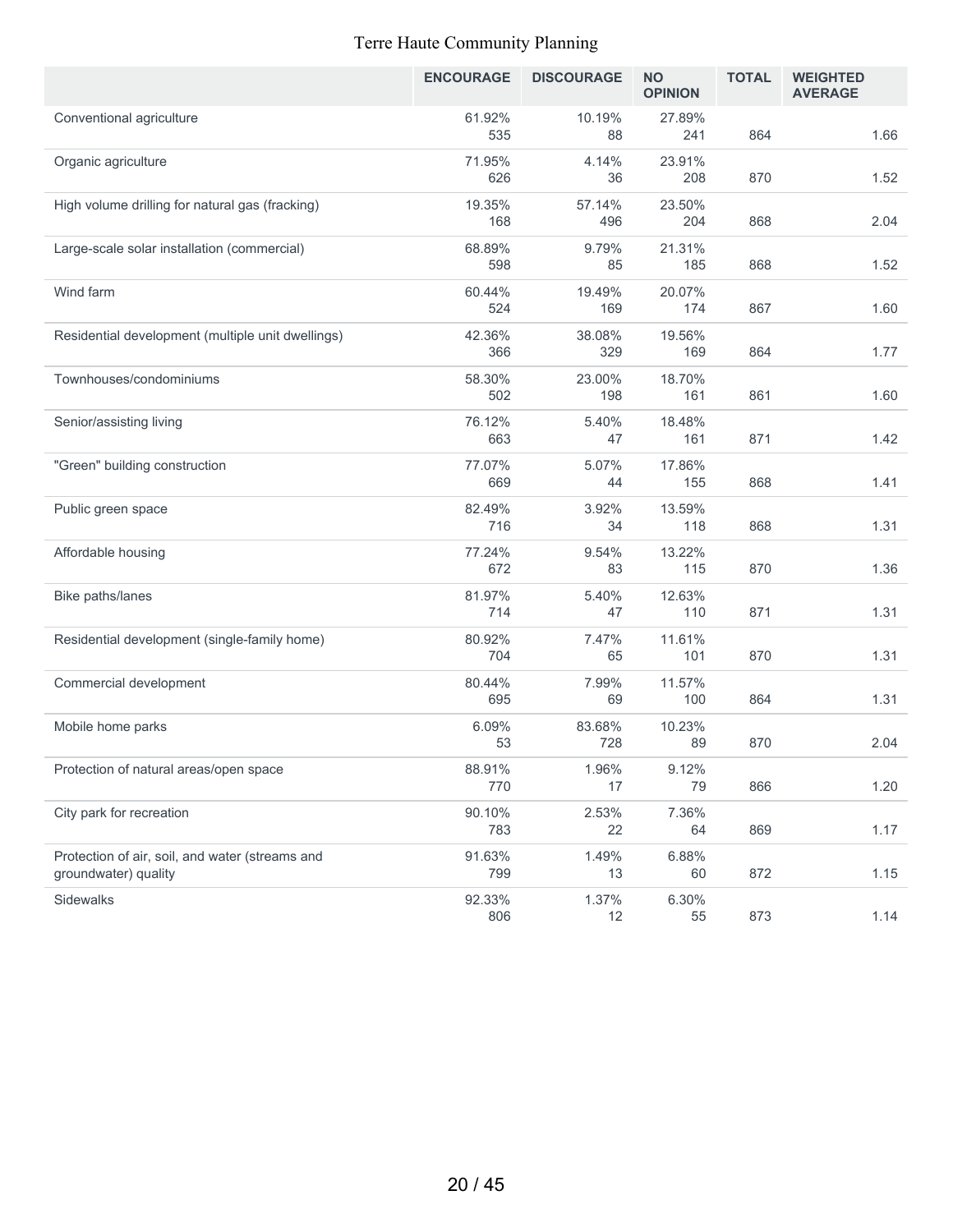### Q11 What type of business/municipal development would you like to encourage or discourage in Terre Haute?

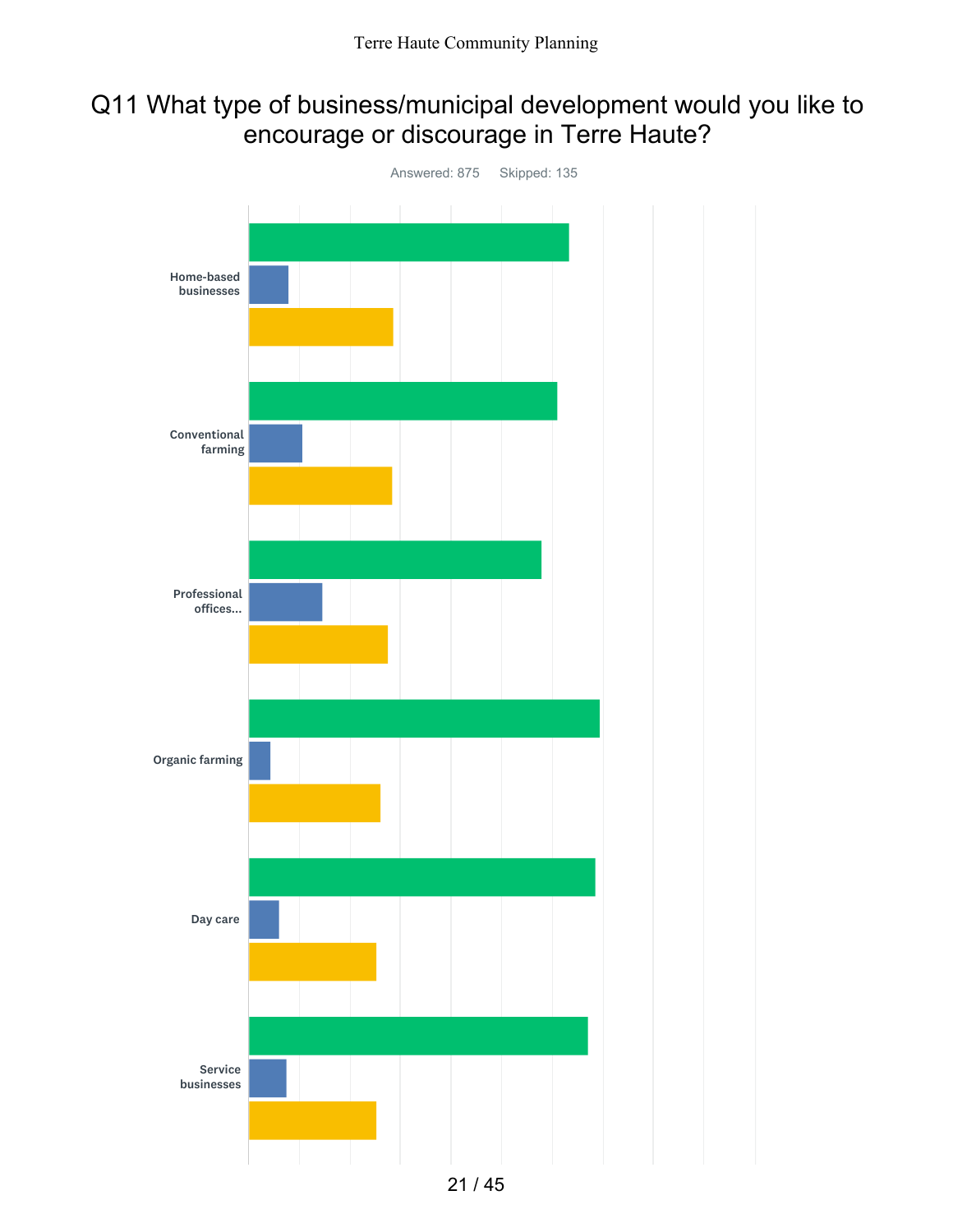

22 / 45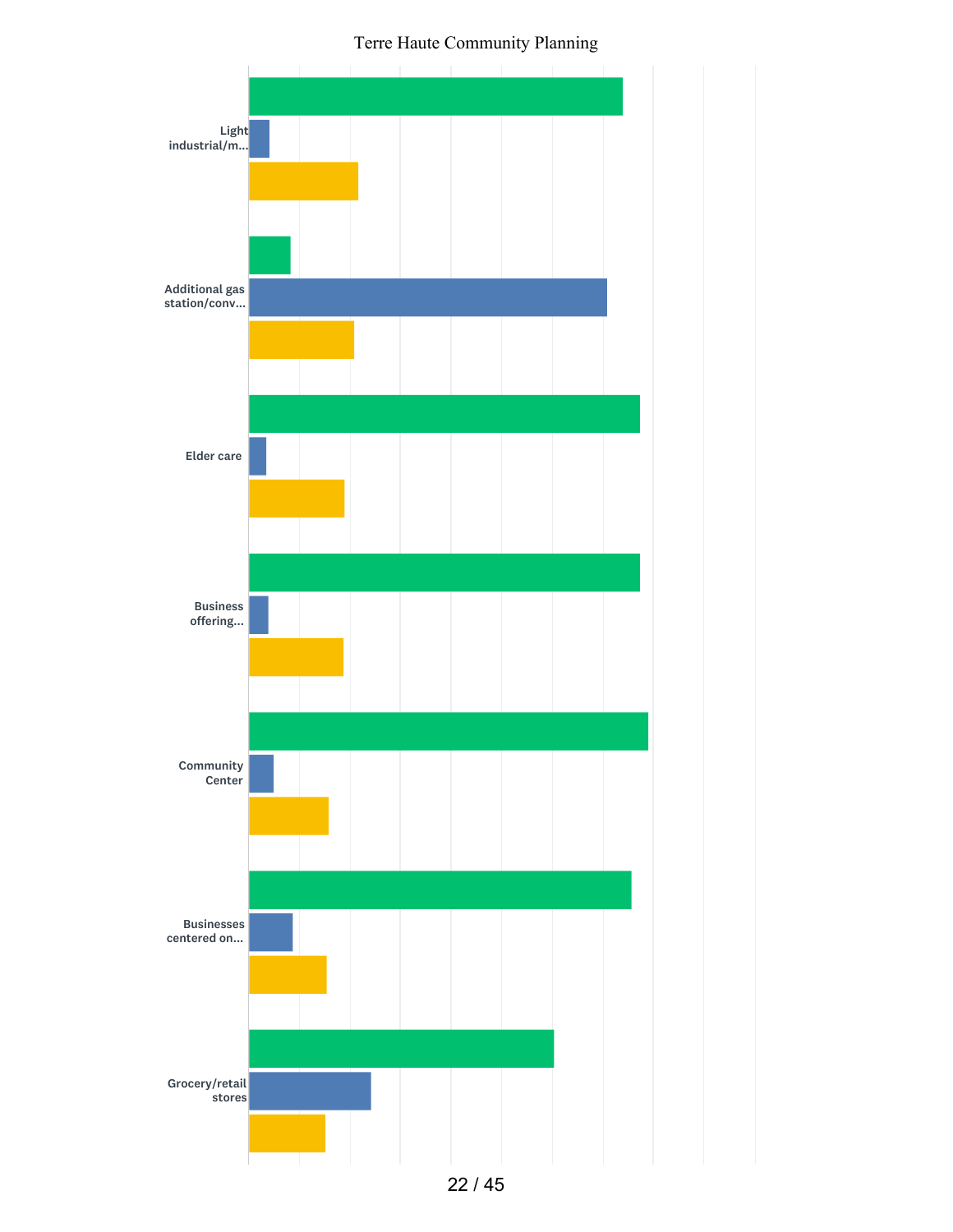

**Encourage Discourage No Opinion** 

|                                                                                                       | <b>ENCOURAGE</b> | <b>DISCOURAGE</b> | <b>NO</b><br><b>OPINION</b> | <b>TOTAL</b> | <b>WEIGHTED</b><br><b>AVERAGE</b> |
|-------------------------------------------------------------------------------------------------------|------------------|-------------------|-----------------------------|--------------|-----------------------------------|
| Home-based businesses                                                                                 | 63.33%<br>551    | 8.05%<br>70       | 28.62%<br>249               | 870          | 1.65                              |
| Conventional farming                                                                                  | 61.00%<br>527    | 10.65%<br>92      | 28.36%<br>245               | 864          | 1.67                              |
| Professional offices (medical/dental/legal/technology)                                                | 57.85%<br>501    | 14.55%<br>126     | 27.60%<br>239               | 866          | 1.70                              |
| Organic farming                                                                                       | 69.43%<br>602    | 4.38%<br>38       | 26.18%<br>227               | 867          | 1.57                              |
| Day care                                                                                              | 68.63%<br>595    | 6.00%<br>52       | 25.37%<br>220               | 867          | 1.57                              |
| Service businesses                                                                                    | 67.05%<br>576    | 7.57%<br>65       | 25.38%<br>218               | 859          | 1.58                              |
| Light industrial/marketing                                                                            | 74.10%<br>641    | 4.16%<br>36       | 21.73%<br>188               | 865          | 1.48                              |
| Additional gas station/convenience center                                                             | 8.29%<br>72      | 70.85%<br>615     | 20.85%<br>181               | 868          | 2.13                              |
| Elder care                                                                                            | 77.45%<br>673    | 3.45%<br>30       | 19.10%<br>166               | 869          | 1.42                              |
| Business offering "green" energy services (weatherization, solar,<br>wind, geothermal)                | 77.30%<br>671    | 3.92%<br>34       | 18.78%<br>163               | 868          | 1.41                              |
| <b>Community Center</b>                                                                               | 78.98%<br>684    | 5.08%<br>44       | 15.94%<br>138               | 866          | 1.37                              |
| Businesses centered on tourism (e.g. bed & breakfasts,<br>restaurants, gift shops, eco-tourism, etc.) | 75.72%<br>655    | 8.79%<br>76       | 15.49%<br>134               | 865          | 1.40                              |
| Grocery/retail stores                                                                                 | 60.48%<br>525    | 24.19%<br>210     | 15.32%<br>133               | 868          | 1.55                              |
| Library                                                                                               | 82.24%<br>713    | 3.69%<br>32       | 14.07%<br>122               | 867          | 1.32                              |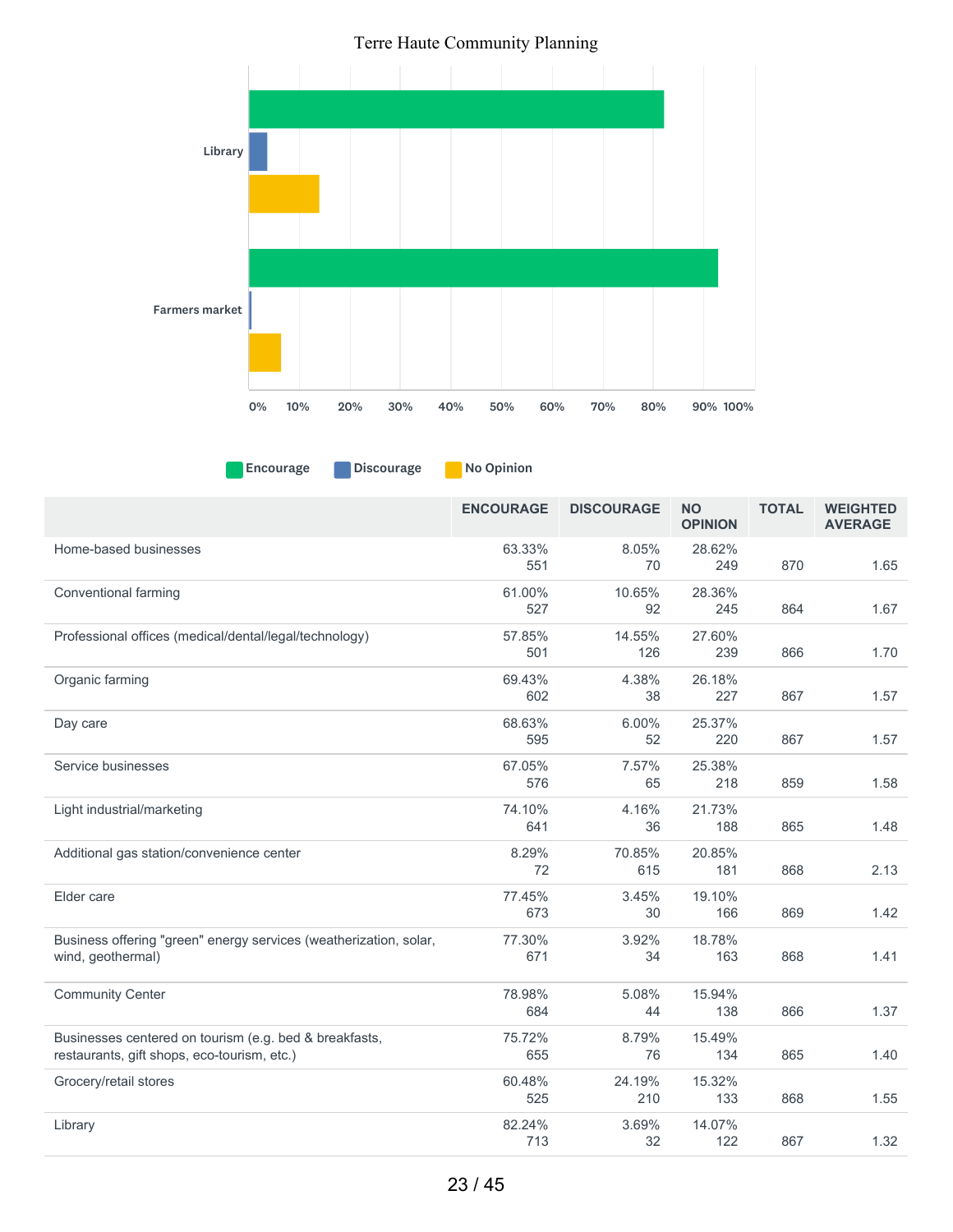| 0001 | 58% | 001              |     |  |
|------|-----|------------------|-----|--|
| 806  |     | 56<br>◡◡<br>$ -$ | 867 |  |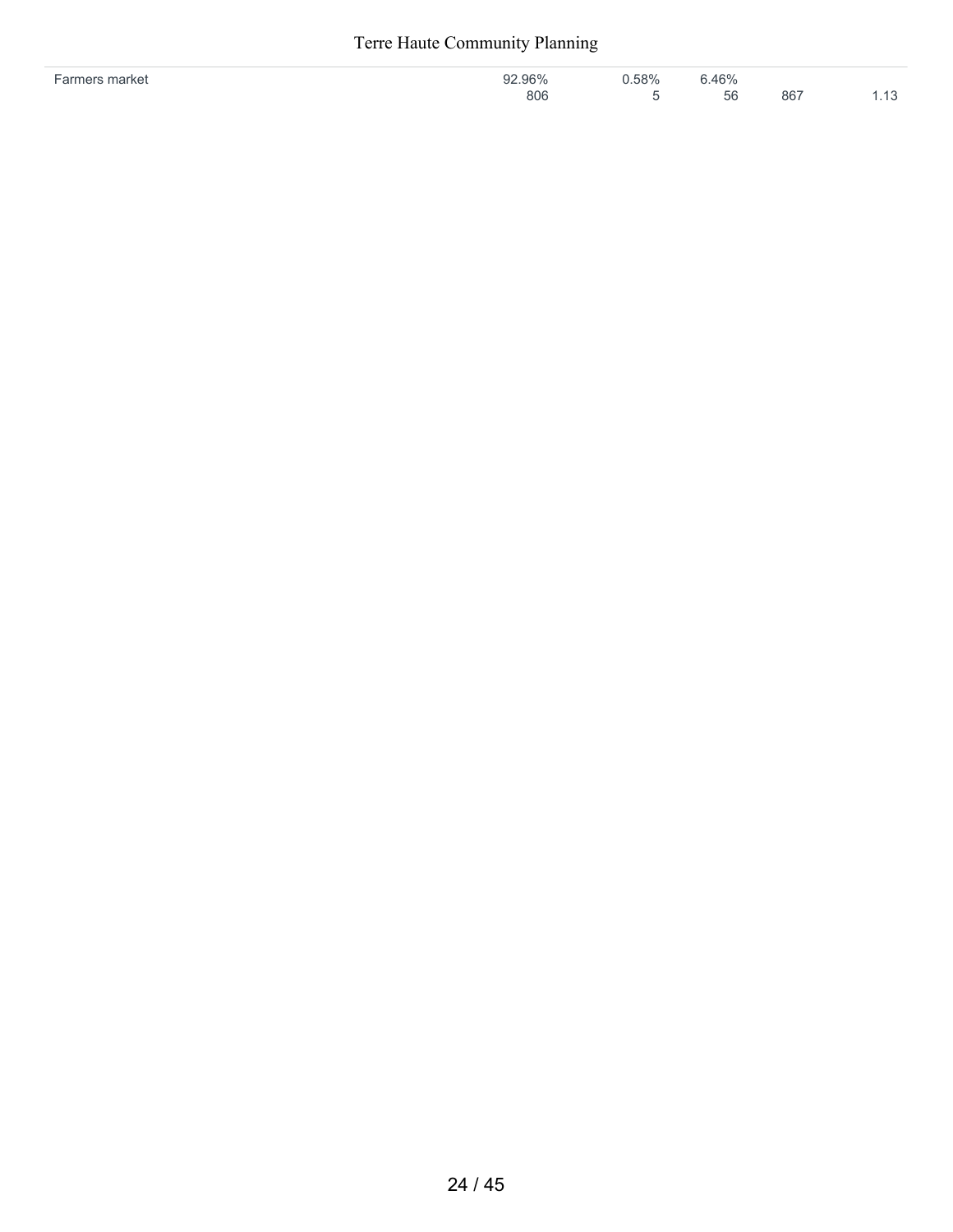### Q12 On a scale of 1 to 5, do you believe Terre Haute is changing for the better or worse?



| <b>ANSWER CHOICES</b> | <b>RESPONSES</b> |     |
|-----------------------|------------------|-----|
| 1 - Much Better       | 7.21%            | 63  |
| 2 - Somewhat Better   | 38.67%           | 338 |
| 3 - Not Changing      | 13.84%           | 121 |
| 4 - Somewhat Worse    | 29.41%           | 257 |
| 5 - Much Worse        | 10.87%           | 95  |
| <b>TOTAL</b>          |                  | 874 |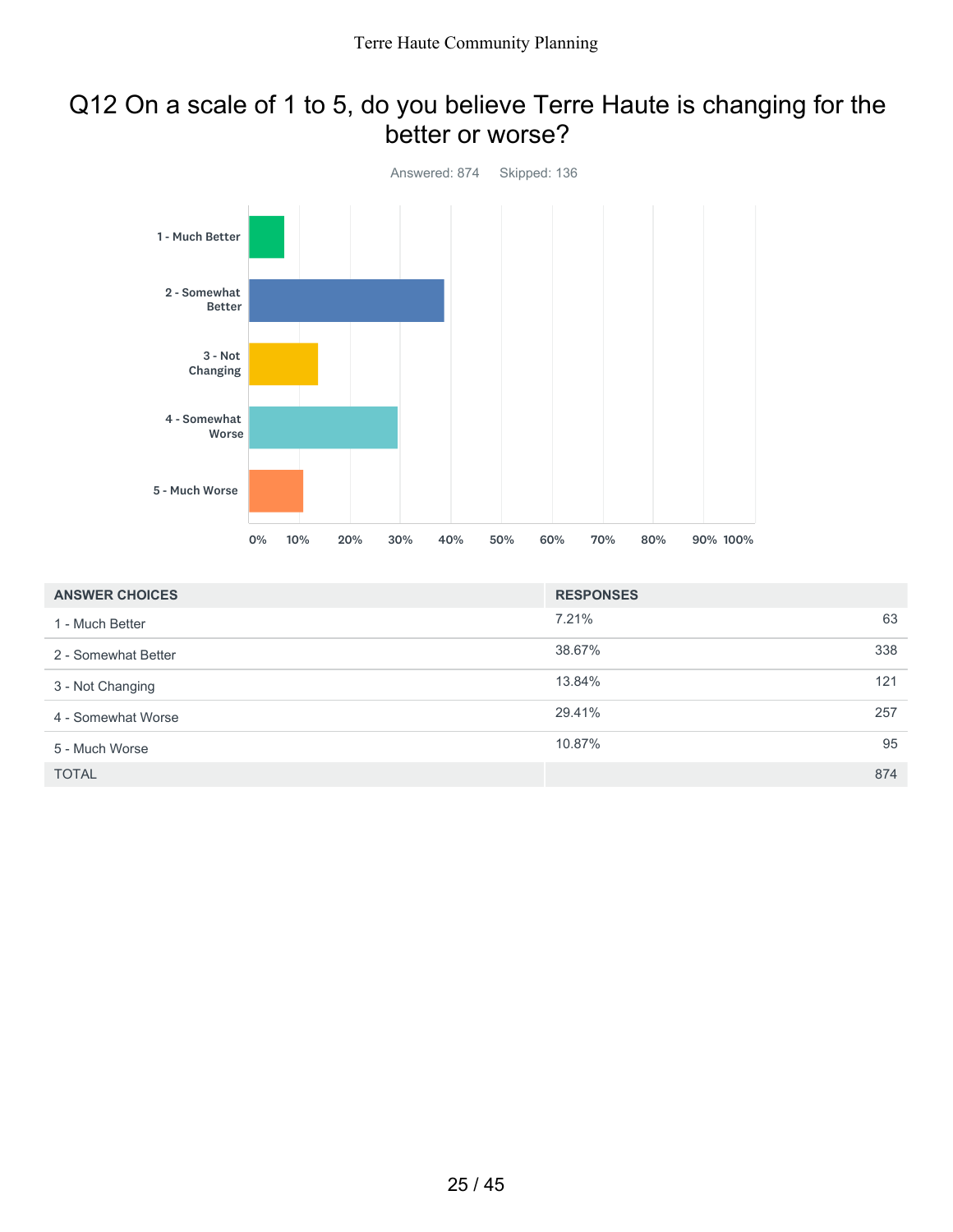# Q13 What would you change in Terre Haute?

Answered: 743 Skipped: 267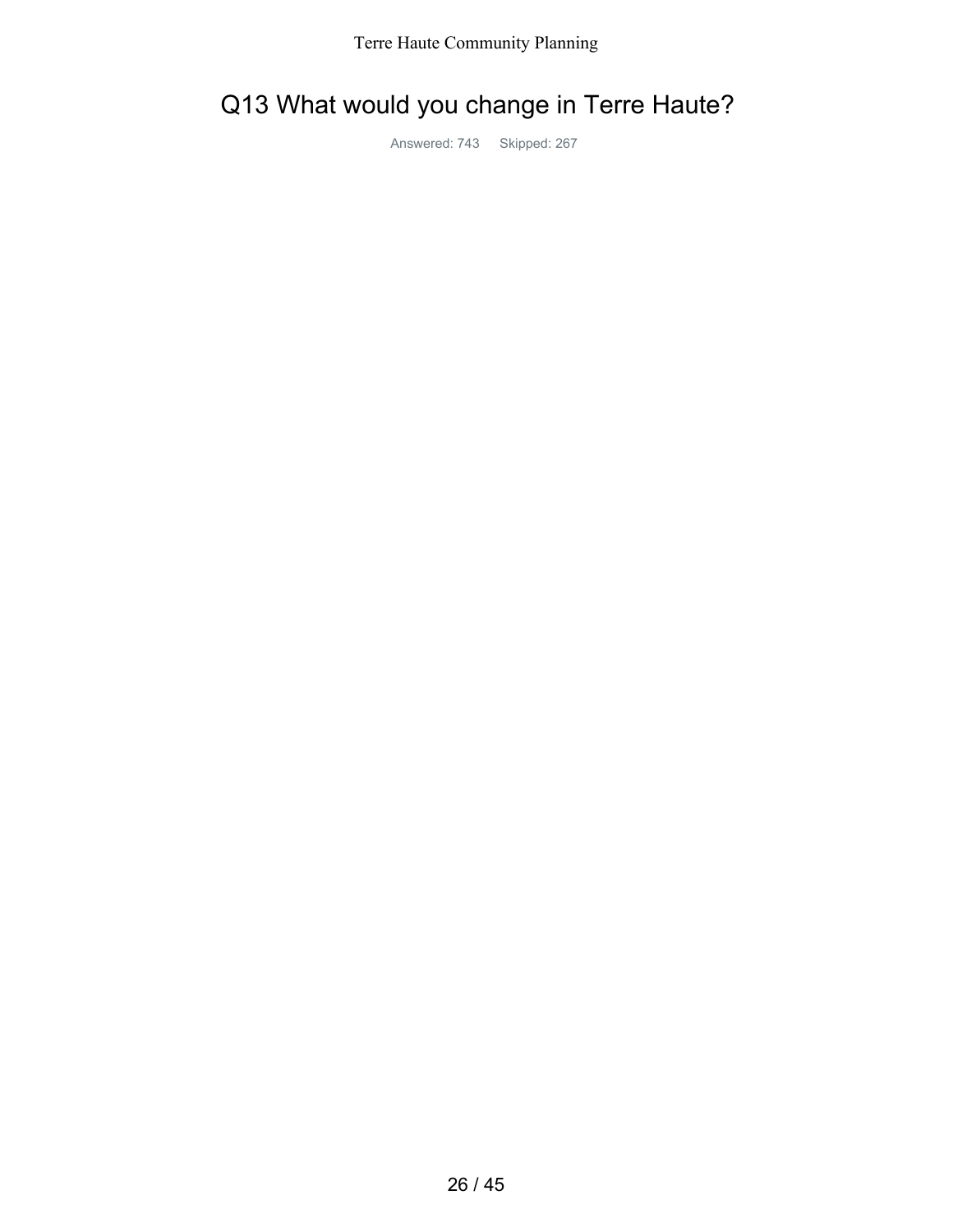### Q14 How would you prefer to get information about community news/events, board meetings, etc.? Select all that apply.



| <b>ANSWER CHOICES</b>       | <b>RESPONSES</b> |     |
|-----------------------------|------------------|-----|
| City of Terre Haute website | 41.71%           | 365 |
| Vigo County website         | 29.83%           | 261 |
| Direct paper mailings       | 15.66%           | 137 |
| Email communications        | 43.54%           | 381 |
| Newsletter                  | 20.46%           | 179 |
| Newspaper                   | 32.69%           | 286 |
| Social Media                | 71.09%           | 622 |
| Other (please specify)      | 8.69%            | 76  |
| Total Respondents: 875      |                  |     |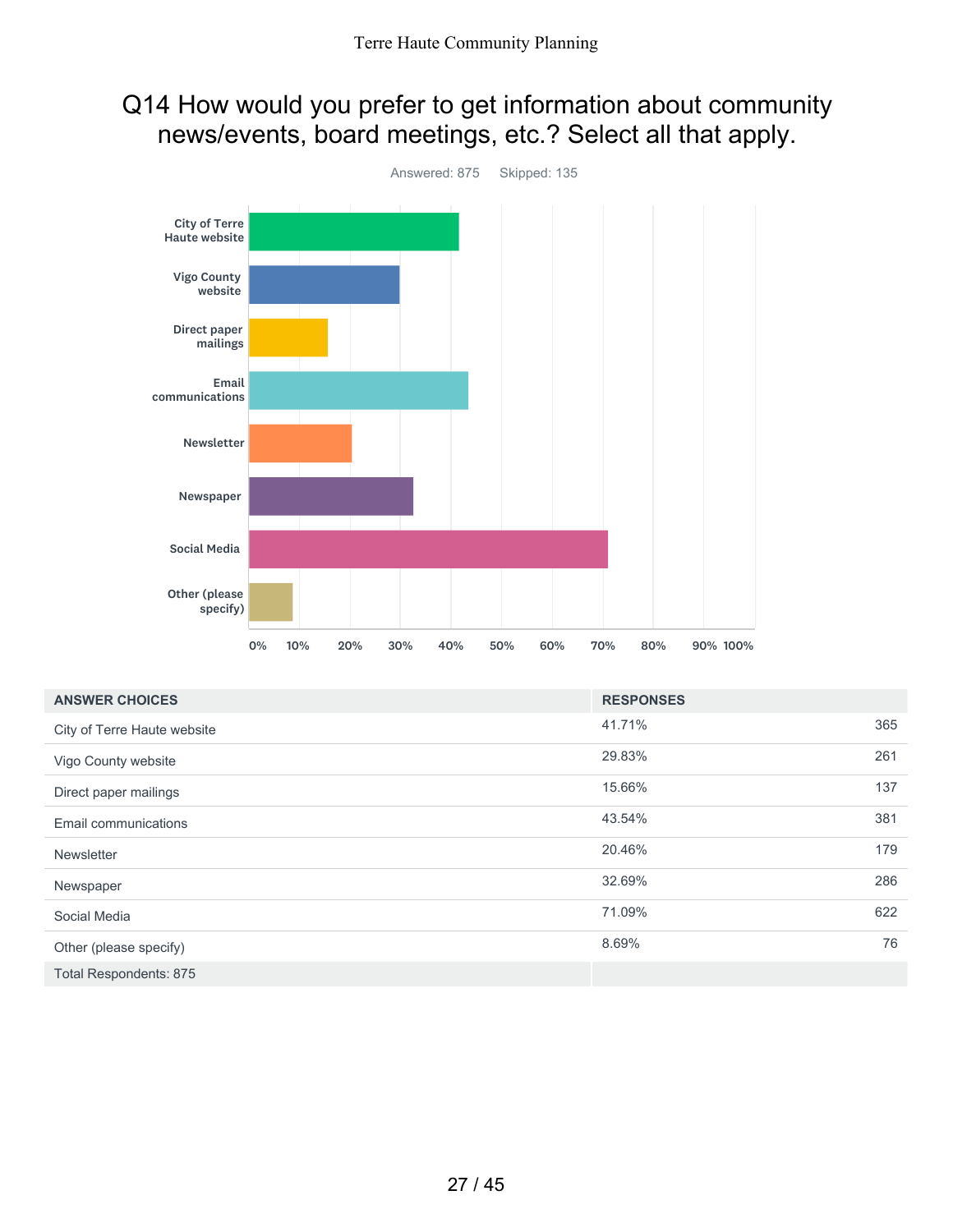### Q15 Additional questions/comments you feel are important for this Community Planning process?

Answered: 286 Skipped: 724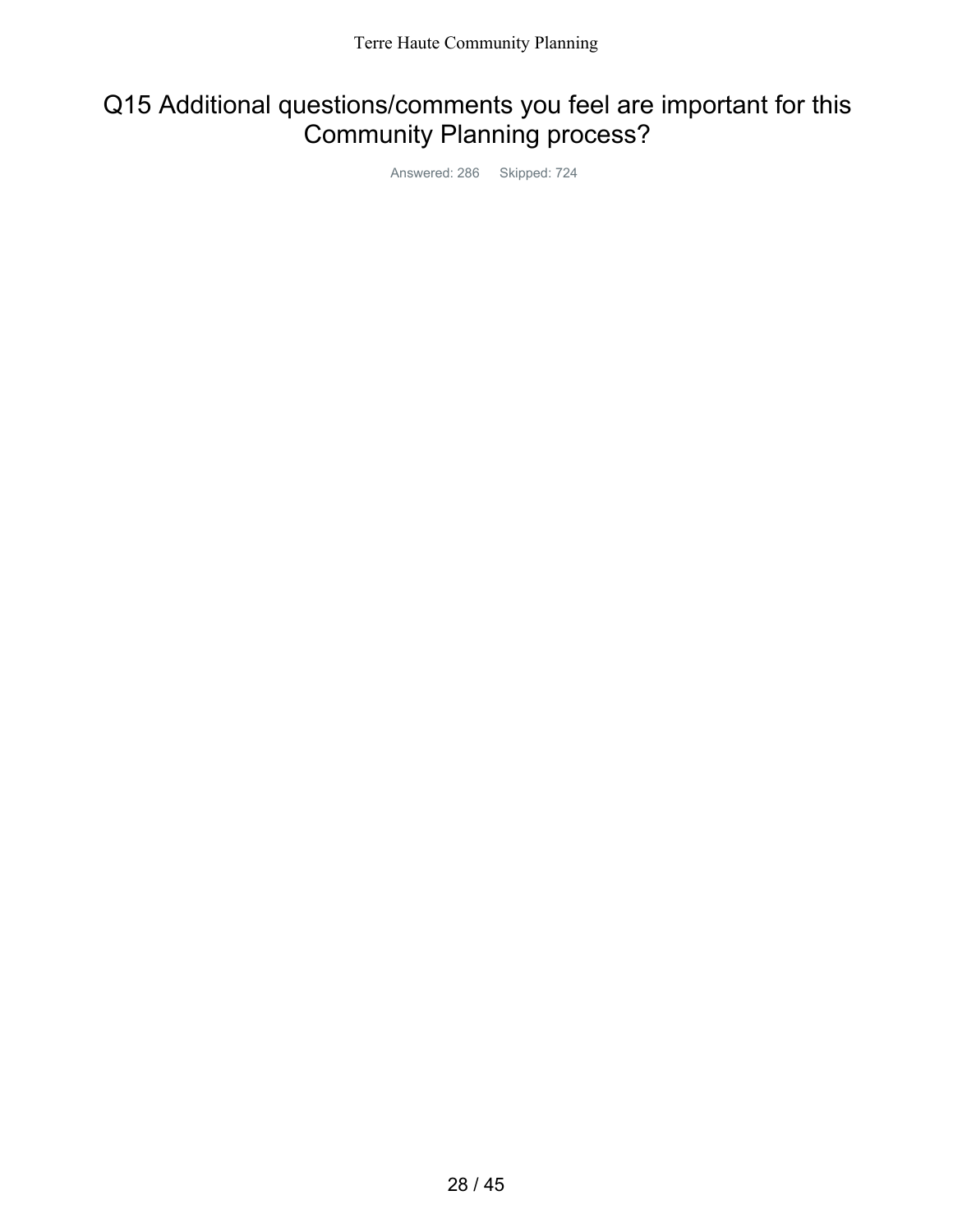

# Q16 What is your current employment status?

| <b>ANSWER CHOICES</b>            | <b>RESPONSES</b> |     |
|----------------------------------|------------------|-----|
| <b>Employed Full-time</b>        | 76.37%           | 653 |
| <b>Employed Part-time</b>        | 7.25%            | 62  |
| Self-employed                    | 3.27%            | 28  |
| Unemployed and looking for work  | 0.35%            | 3   |
| Unable to work                   | 0.35%            | 3   |
| Full-time homemaker              | 1.29%            | 11  |
| Retired                          | 7.60%            | 65  |
| College/university student       | 1.52%            | 13  |
| Grade/middle/high school student | 0.35%            | 3   |
| Other (please specify)           | 1.64%            | 14  |
| <b>TOTAL</b>                     |                  | 855 |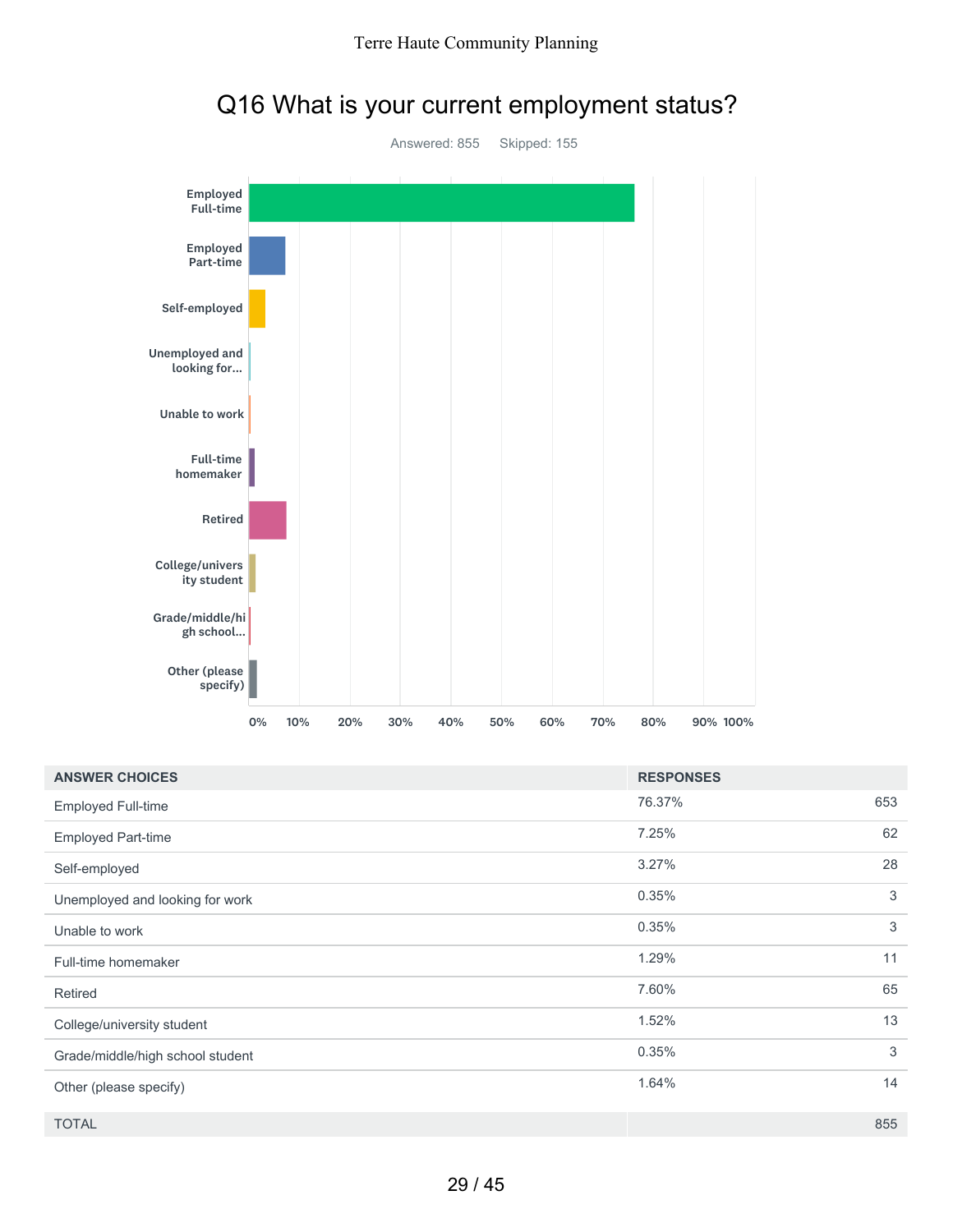# Q17 What is your occupation?

Answered: 808 Skipped: 202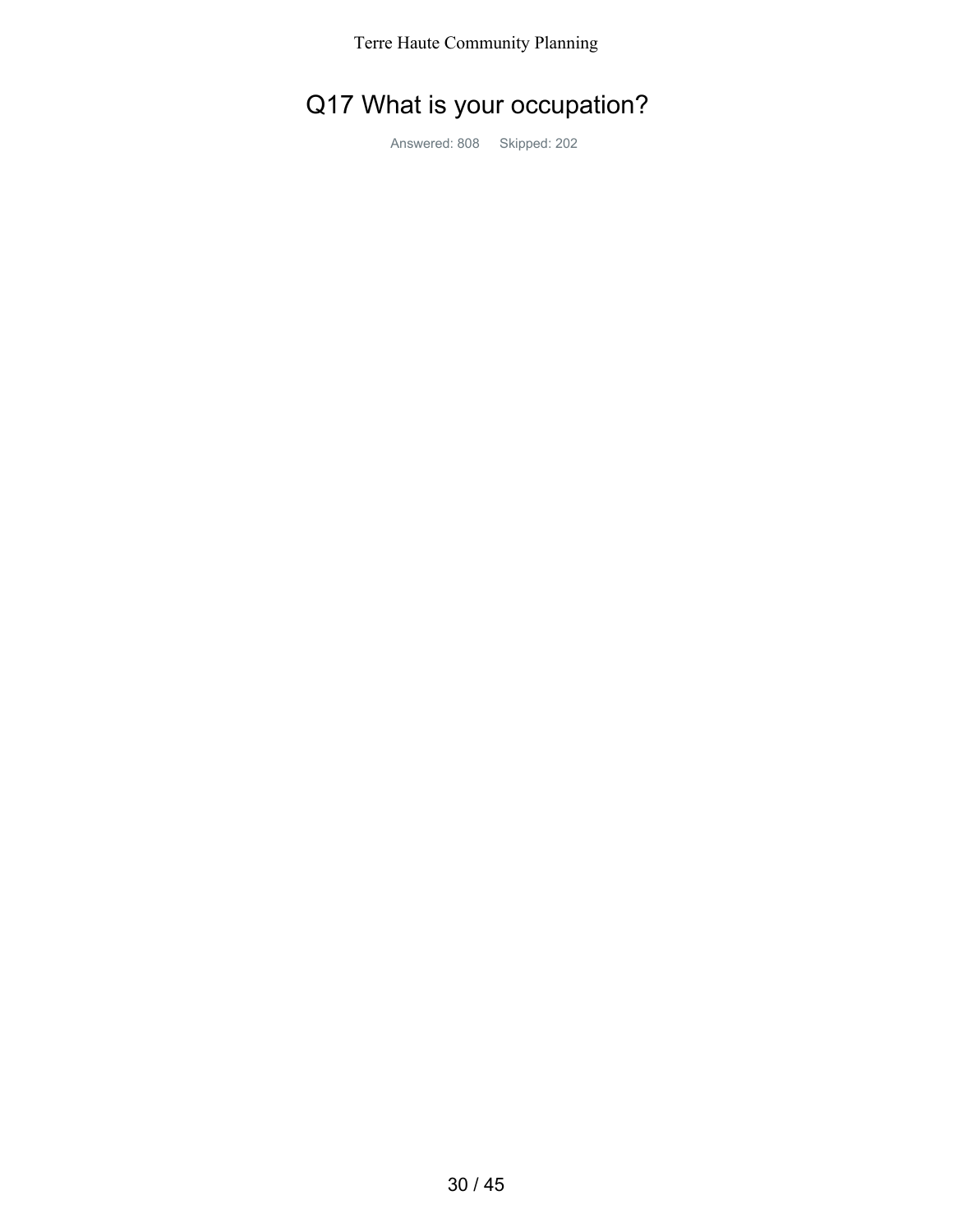### Q18 What mode of transportation do you most often use to get to work/school?



| <b>ANSWER CHOICES</b>                   | <b>RESPONSES</b> |     |
|-----------------------------------------|------------------|-----|
| Walk                                    | 1.41%            | 12  |
| Personal vehicle                        | 91.78%           | 782 |
| Carpool/rideshare                       | 0.59%            | 5   |
| Terre Haute Transit bus                 | 0.23%            | 2   |
| School bus                              | 0.35%            | 3   |
| <b>Bicycle</b>                          | 0.23%            | 2   |
| N/A (work at home/not employed/retired) | 3.76%            | 32  |
| Other (please specify)                  | 1.64%            | 14  |
| <b>TOTAL</b>                            |                  | 852 |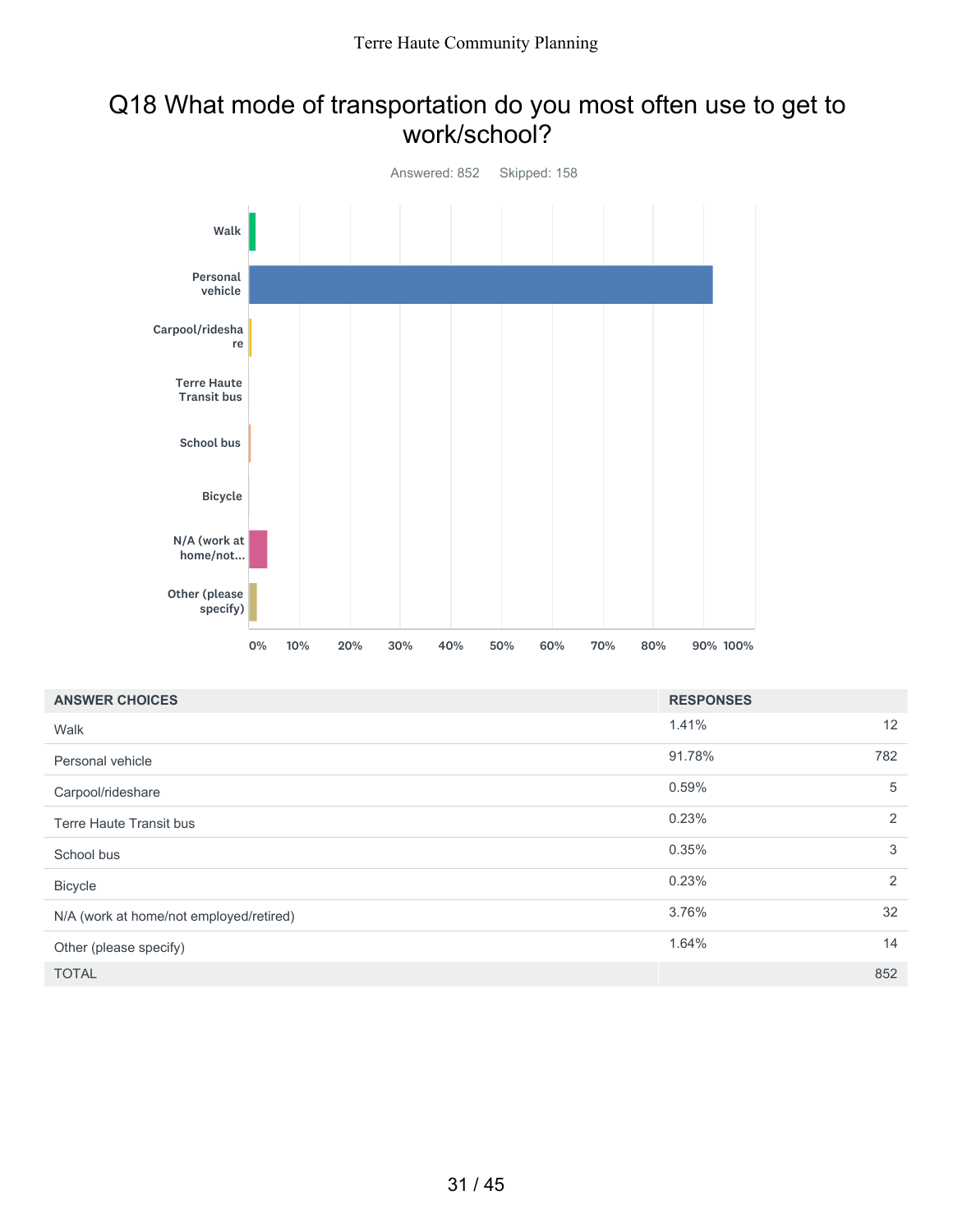

# Q19 What is your household income?

| <b>ANSWER CHOICES</b>           | <b>RESPONSES</b> |     |
|---------------------------------|------------------|-----|
| Under \$15,000                  | 2.89%            | 24  |
| Between \$15,000 and \$29,999   | 5.66%            | 47  |
| Between \$30,000 and \$49,999   | 13.84%           | 115 |
| Between \$50,000 and \$74,999   | 21.66%           | 180 |
| Between \$75,000 and \$99,999   | 21.90%           | 182 |
| Between \$100,000 and \$150,000 | 23.10%           | 192 |
| Over \$150,000                  | 10.95%           | 91  |
| <b>TOTAL</b>                    |                  | 831 |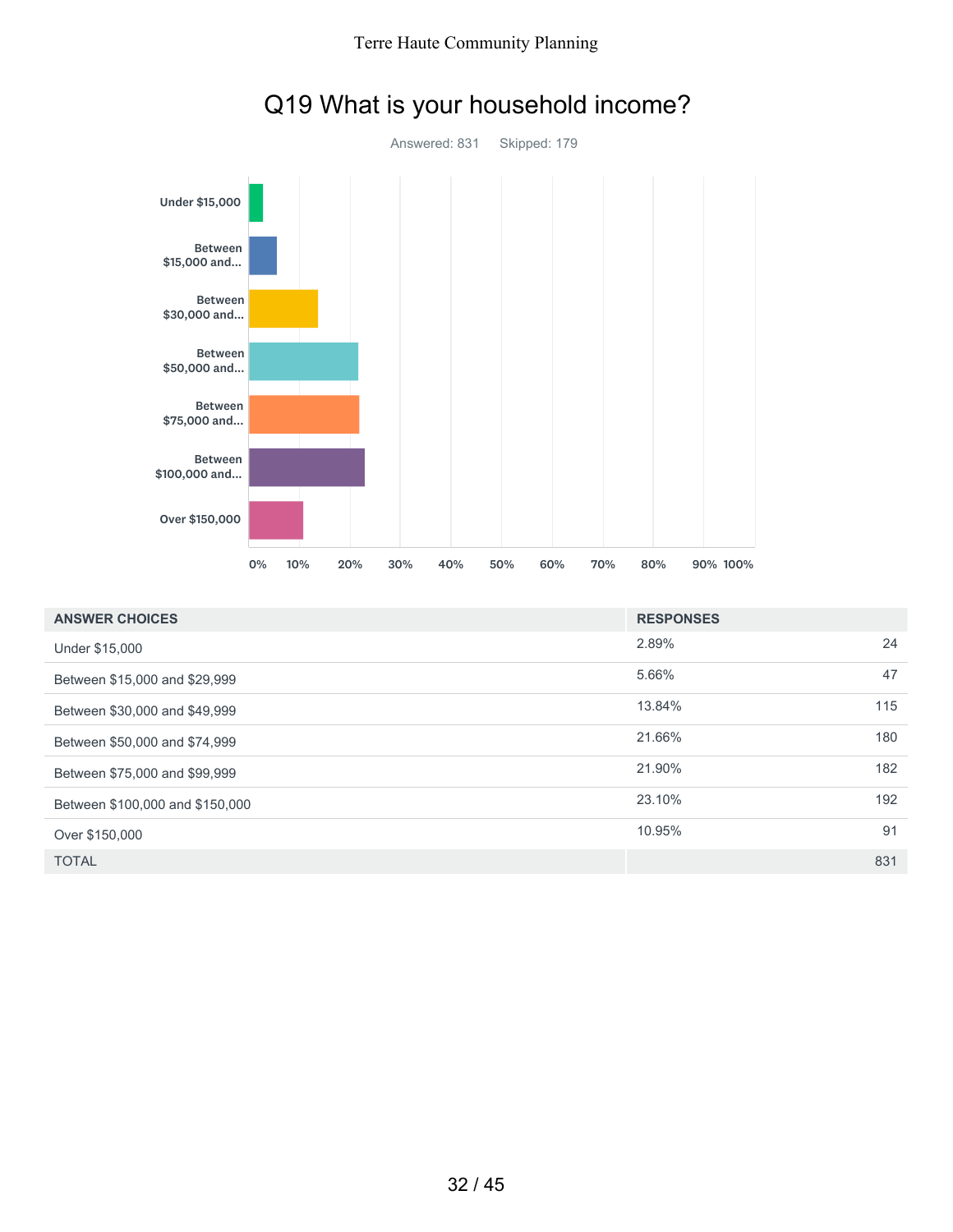# Q20 How many people currently live in your household?

Answered: 850 Skipped: 160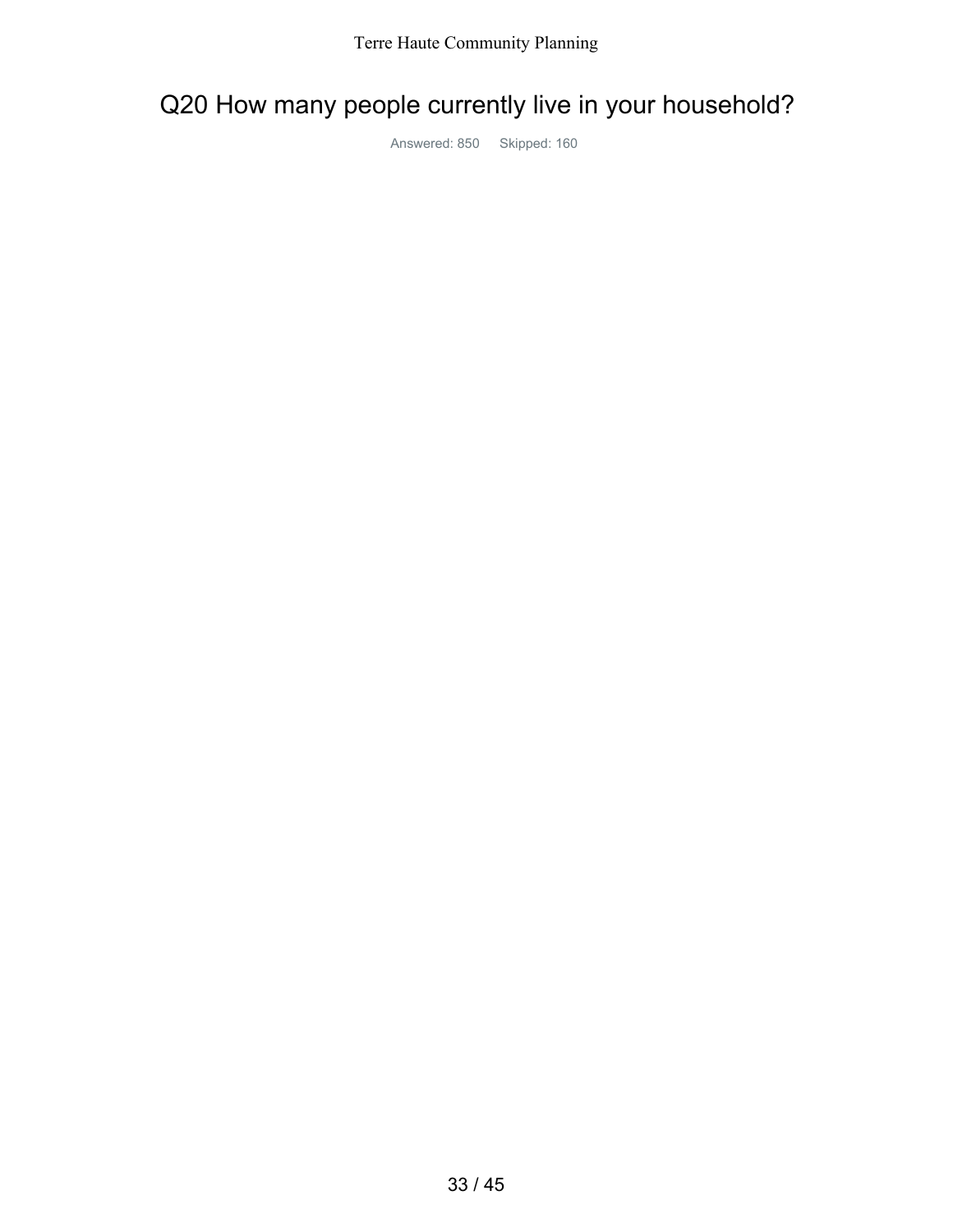

## Q21 Do you rent or own your home/land?

| <b>ANSWER CHOICES</b> | <b>RESPONSES</b> |     |
|-----------------------|------------------|-----|
| Rent                  | 11.18%           | 94  |
| Own                   | 87.16%           | 733 |
| <b>Neither</b>        | 1.66%            | 14  |
| <b>TOTAL</b>          |                  | 841 |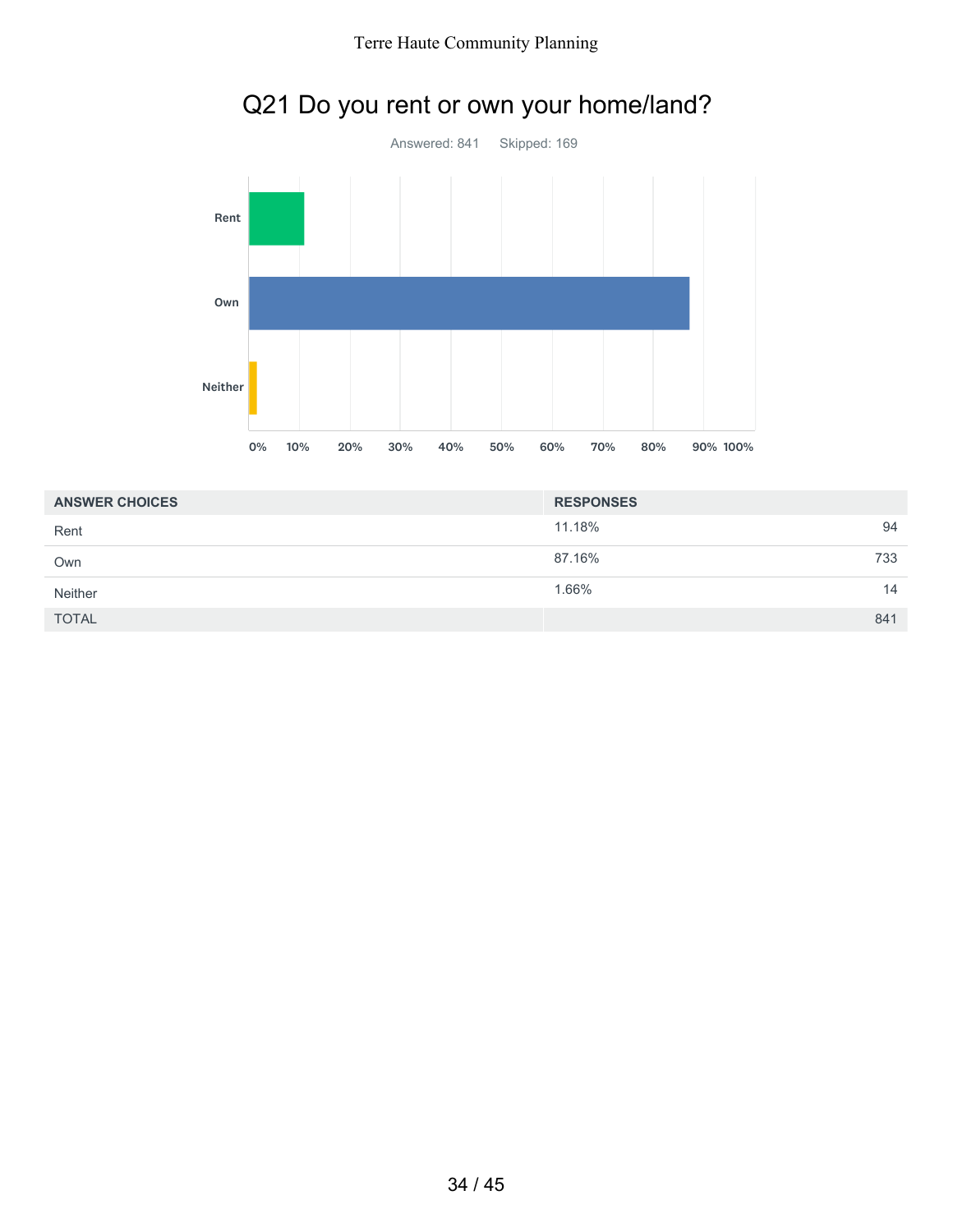

| <b>ANSWER CHOICES</b>                                      | <b>RESPONSES</b> |     |
|------------------------------------------------------------|------------------|-----|
| Rural residential (including single-family and apartments) | 65.60%           | 553 |
| Residential park                                           | 15.18%           | 128 |
| Working farm                                               | 2.02%            | 17  |
| Other (please specify)                                     | 17.20%           | 145 |
| <b>TOTAL</b>                                               |                  | 843 |

## Q22 Where is your home?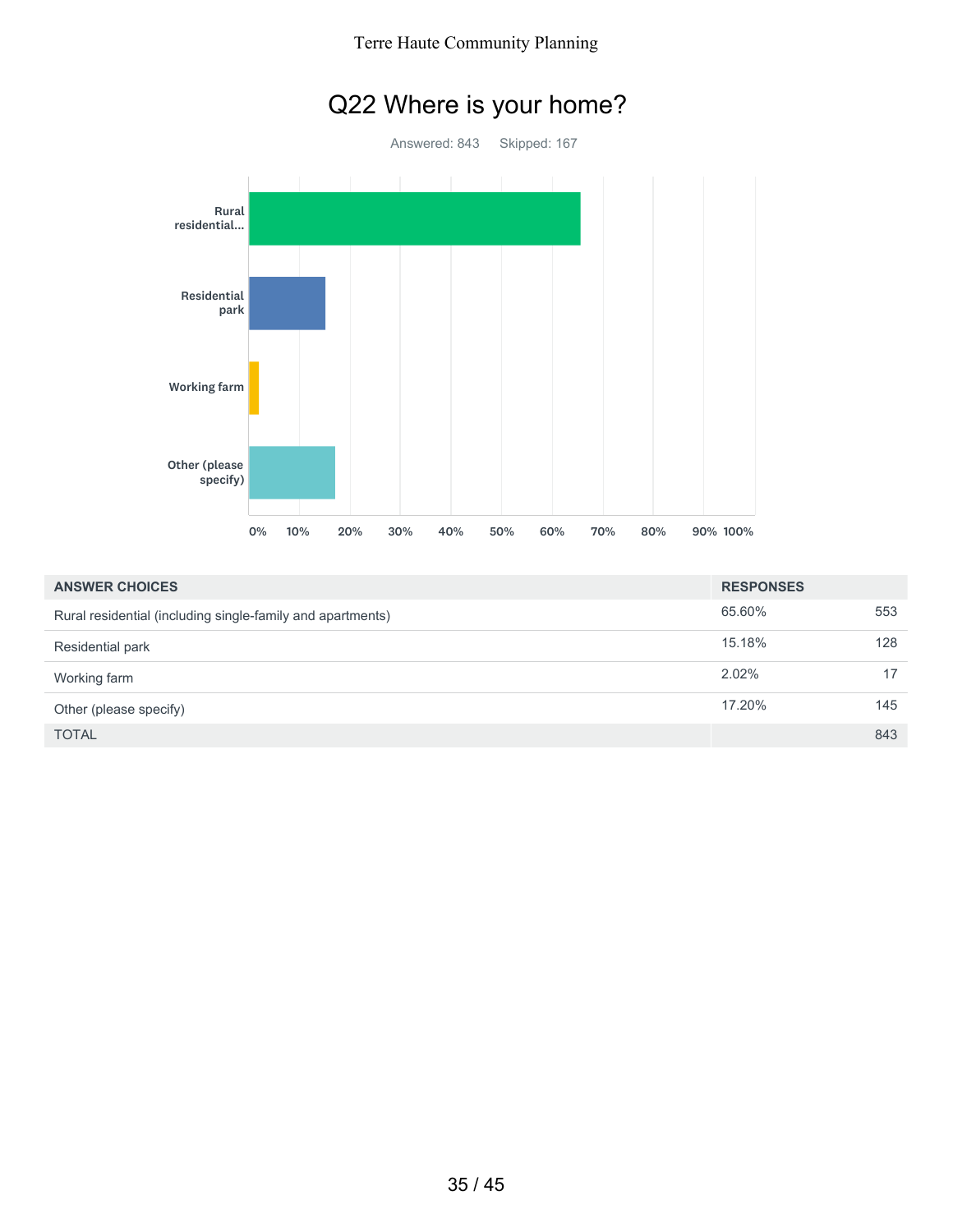

| Q23 What type of structure is your home? |  |  |
|------------------------------------------|--|--|
|------------------------------------------|--|--|

| <b>ANSWER CHOICES</b>               | <b>RESPONSES</b> |     |
|-------------------------------------|------------------|-----|
| Single-family                       | 92.70%           | 787 |
| House/building with 2 units         | 2.36%            | 20  |
| House/building with 3-4 units       | 1.88%            | 16  |
| House/building with 5 or more units | $3.06\%$         | 26  |
| <b>TOTAL</b>                        |                  | 849 |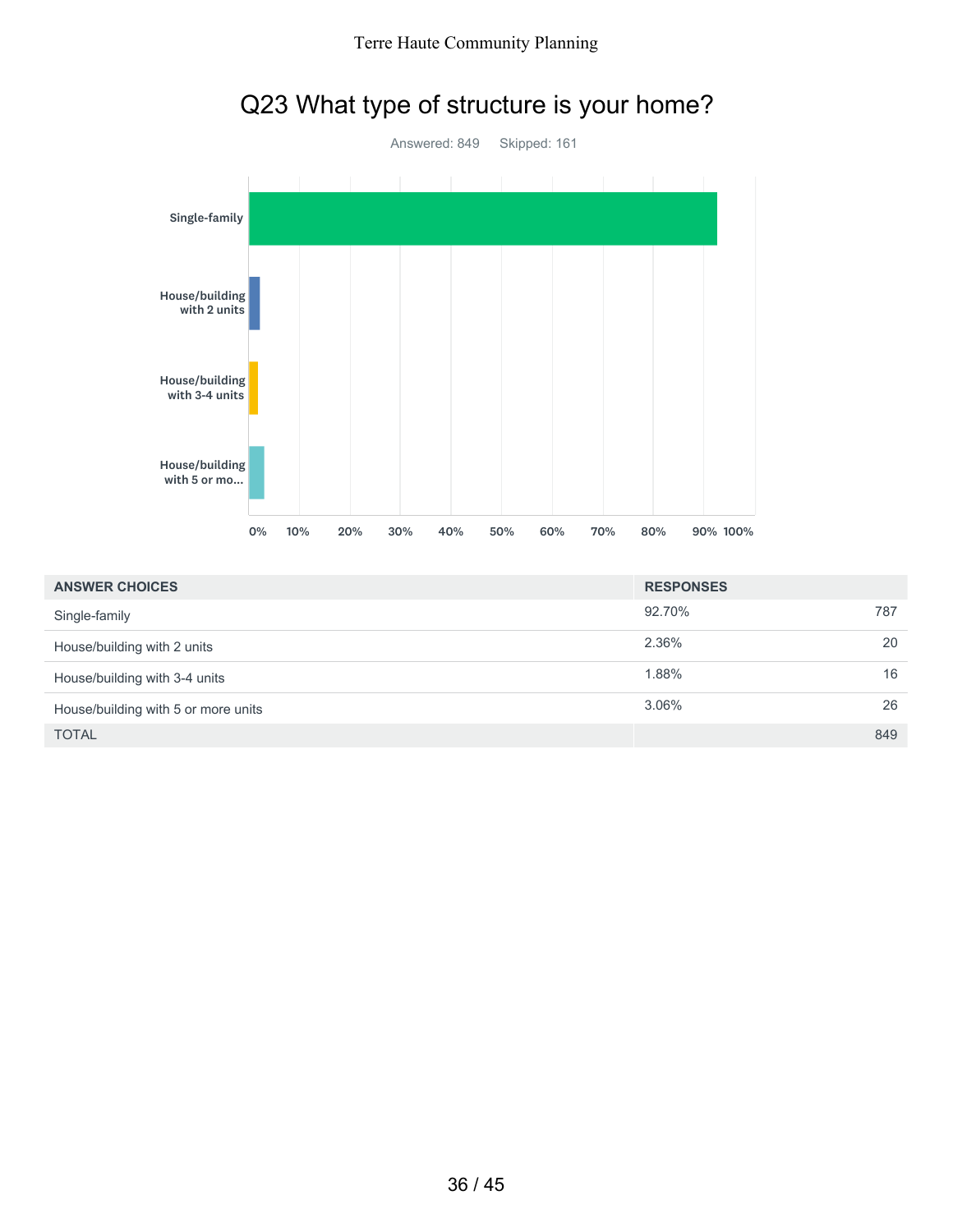

# Q24 Do you consider your housing to be:

| <b>ANSWER CHOICES</b> | <b>RESPONSES</b> |     |
|-----------------------|------------------|-----|
| Above average         | 36.92%           | 316 |
| Average               | 57.71%           | 494 |
| Below average         | 5.14%            | 44  |
| Poor                  | 0.23%            | 2   |
| <b>TOTAL</b>          |                  | 856 |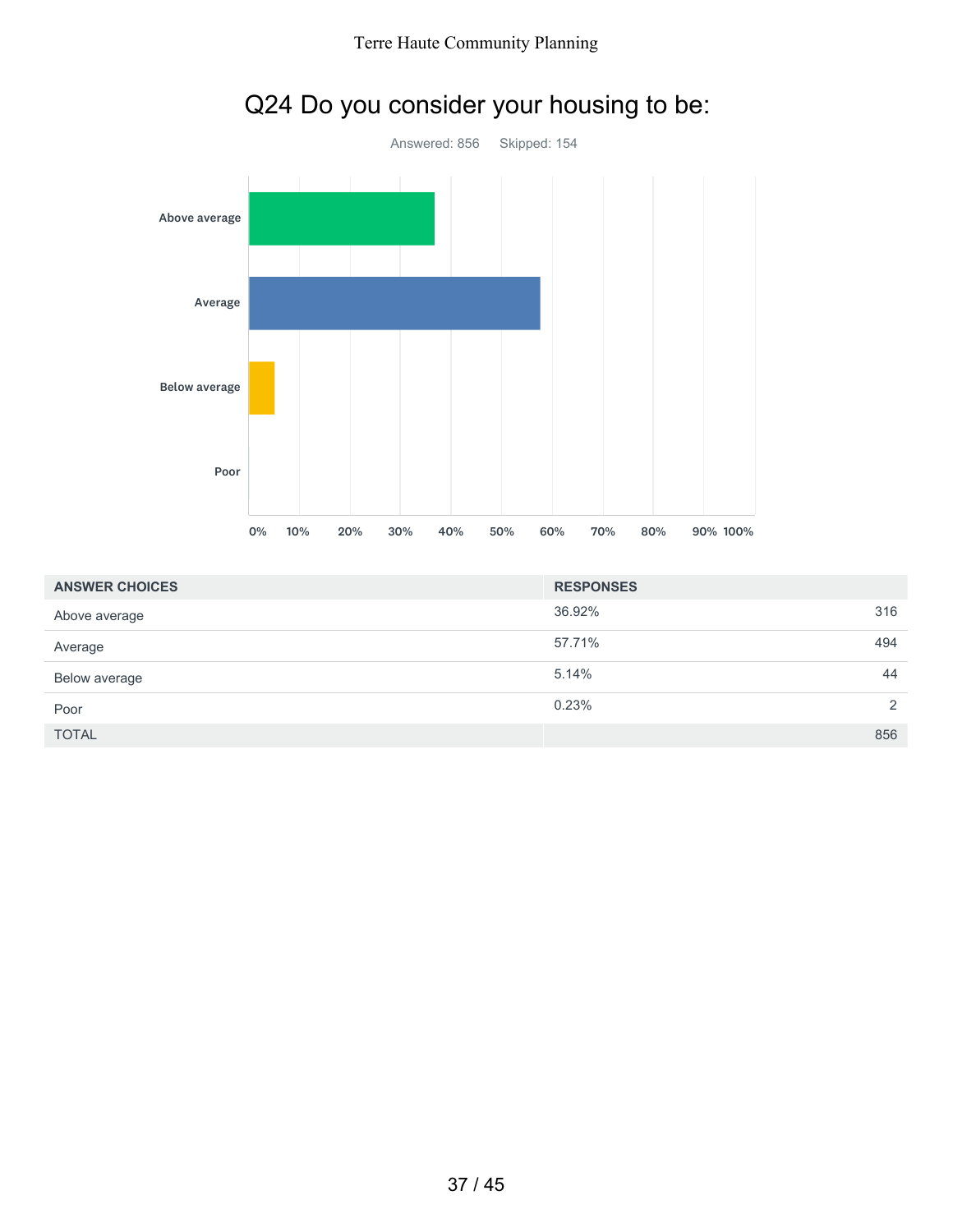



# Q25 If you own land, how many acres?

| <b>ANSWER CHOICES</b> | <b>RESPONSES</b> |     |
|-----------------------|------------------|-----|
| Less than 1 acre      | 62.45%           | 474 |
| 1-4 acres             | 22.79%           | 173 |
| 5-10 acres            | 6.59%            | 50  |
| $11-49$ acres         | 4.61%            | 35  |
| 50-99 acres           | 1.58%            | 12  |
| 100 or more acres     | 1.98%            | 15  |
| <b>TOTAL</b>          |                  | 759 |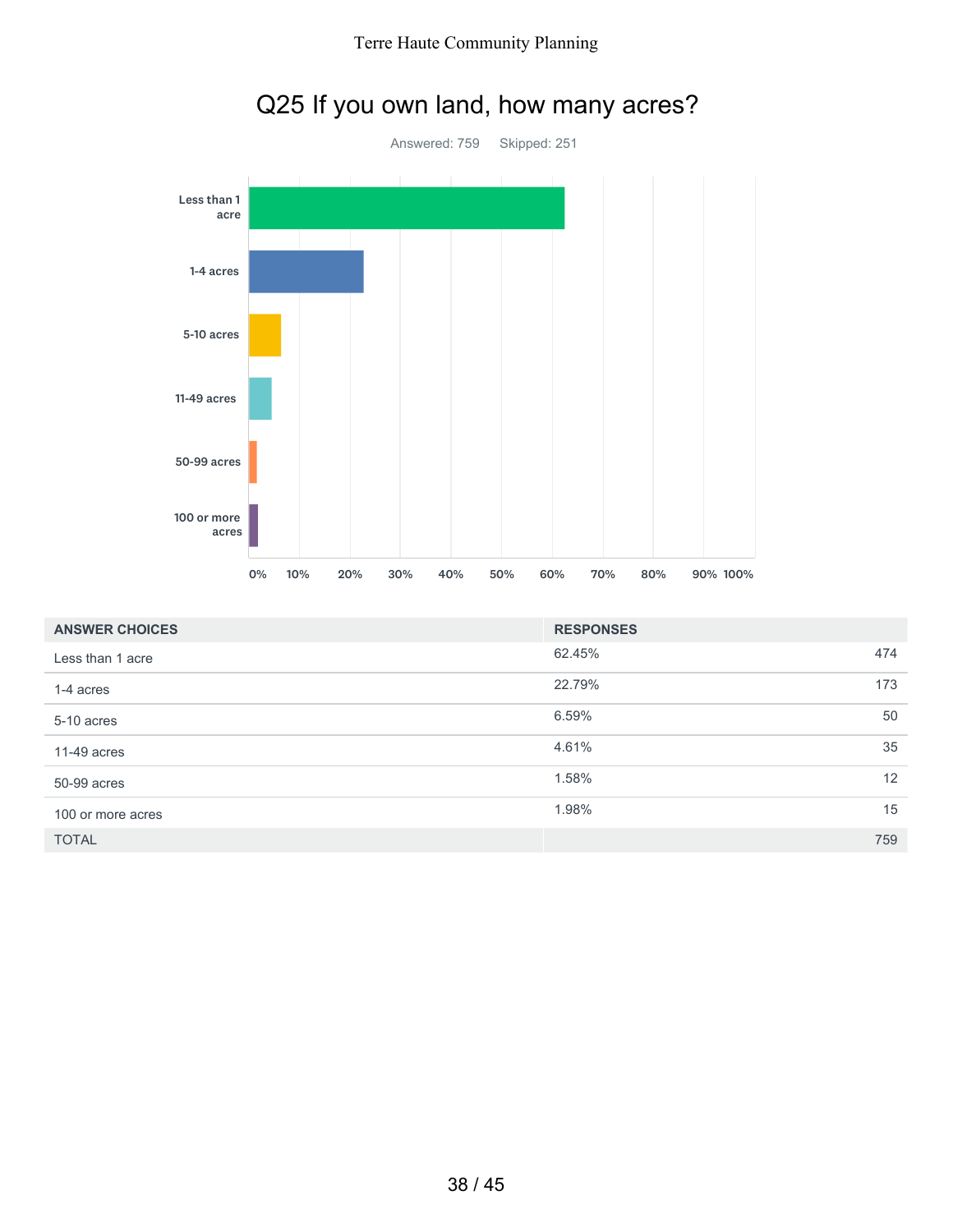### Q26 If you have children in school, what school(s) do they attend?

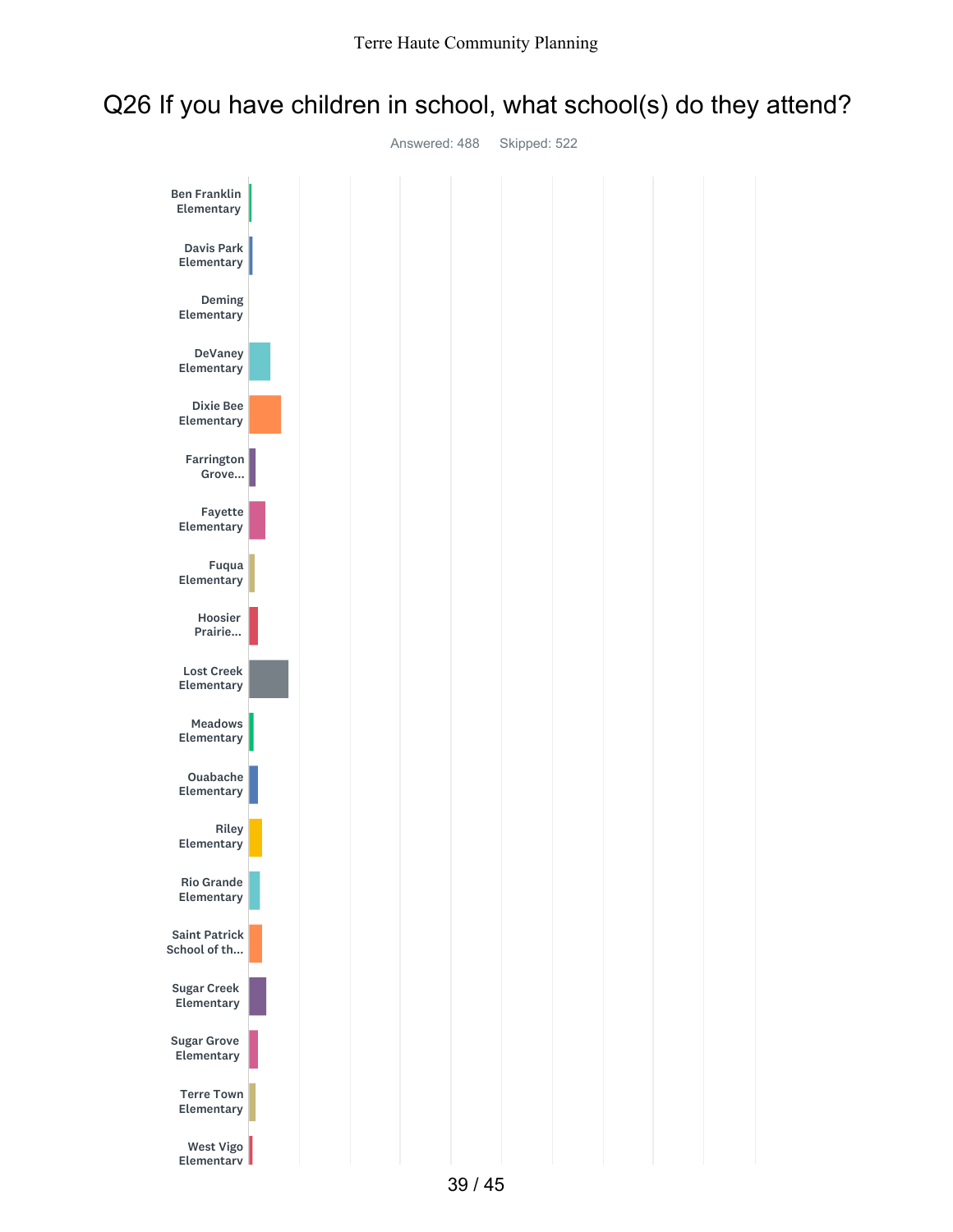

| <b>ANSWER CHOICES</b>             | <b>RESPONSES</b> |                |
|-----------------------------------|------------------|----------------|
| <b>Ben Franklin Elementary</b>    | 0.61%            | 3              |
| Davis Park Elementary             | 0.82%            | 4              |
| <b>Deming Elementary</b>          | 0.20%            | 1              |
| DeVaney Elementary                | 4.30%            | 21             |
| Dixie Bee Elementary              | 6.56%            | 32             |
| Farrington Grove Elementary       | 1.43%            | $\overline{7}$ |
| <b>Fayette Elementary</b>         | 3.28%            | 16             |
| <b>Fuqua Elementary</b>           | 1.23%            | 6              |
| <b>Hoosier Prairie Elementary</b> | 1.84%            | 9              |
| Lost Creek Elementary             | 7.99%            | 39             |
| <b>Meadows Elementary</b>         | 1.02%            | 5              |
| <b>Ouabache Elementary</b>        | 1.84%            | 9              |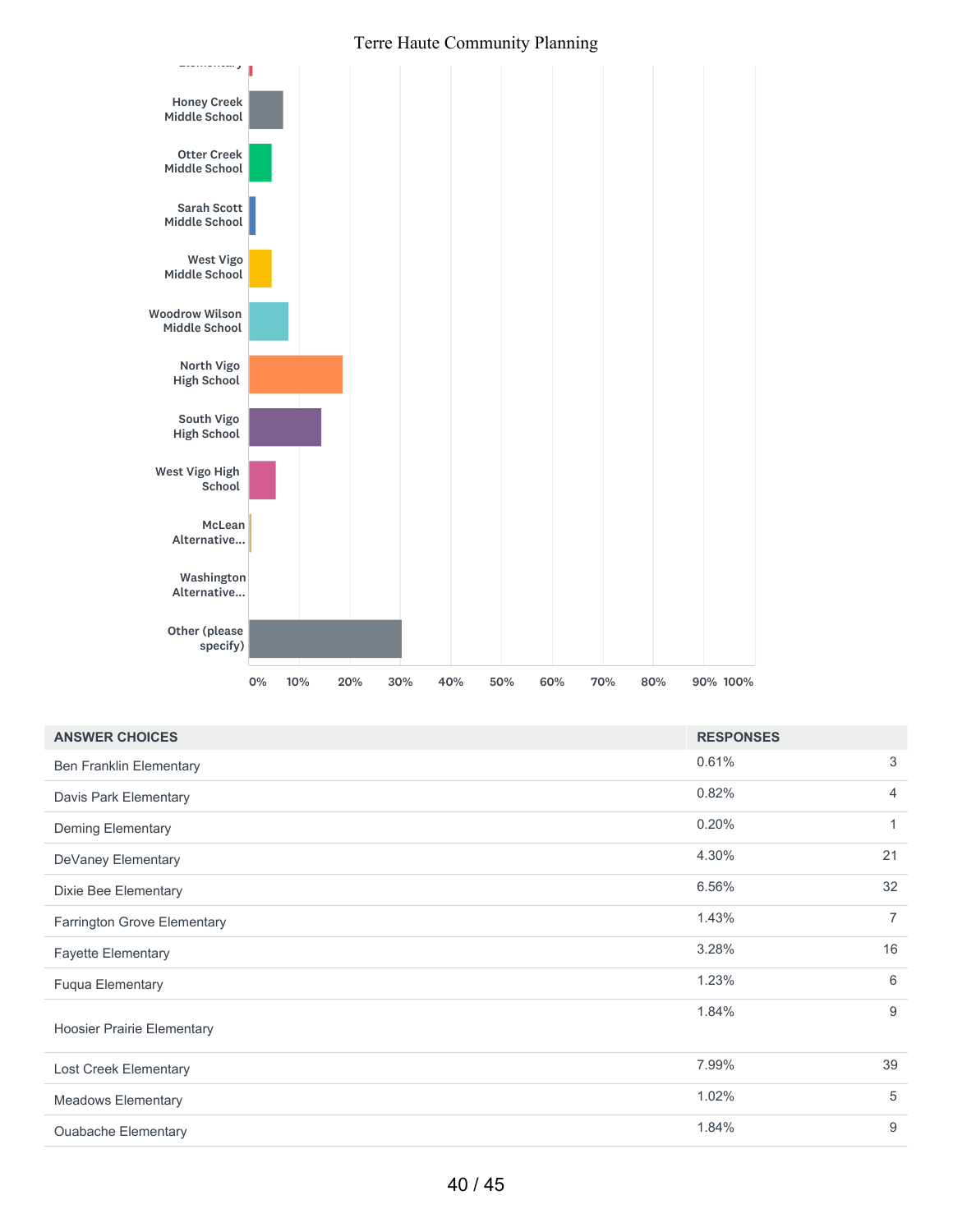| <b>Riley Elementary</b>                         | 2.66%  | 13             |
|-------------------------------------------------|--------|----------------|
| Rio Grande Elementary                           | 2.25%  | 11             |
| Saint Patrick School of the Terre Haute Deanery | 2.66%  | 13             |
| <b>Sugar Creek Elementary</b>                   | 3.48%  | 17             |
| <b>Sugar Grove Elementary</b>                   | 1.84%  | 9              |
| <b>Terre Town Elementary</b>                    | 1.43%  | $\overline{7}$ |
| West Vigo Elementary                            | 0.82%  | $\overline{4}$ |
| Honey Creek Middle School                       | 6.97%  | 34             |
| Otter Creek Middle School                       | 4.51%  | 22             |
| Sarah Scott Middle School                       | 1.43%  | $\overline{7}$ |
| West Vigo Middle School                         | 4.51%  | 22             |
| Woodrow Wilson Middle School                    | 7.99%  | 39             |
| North Vigo High School                          | 18.65% | 91             |
| South Vigo High School                          | 14.34% | 70             |
| West Vigo High School                           | 5.53%  | 27             |
| McLean Alternative School                       | 0.61%  | 3              |
| Washington Alternative School                   | 0.00%  | $\mathbf 0$    |
| Other (please specify)                          | 30.33% | 148            |
| <b>Total Respondents: 488</b>                   |        |                |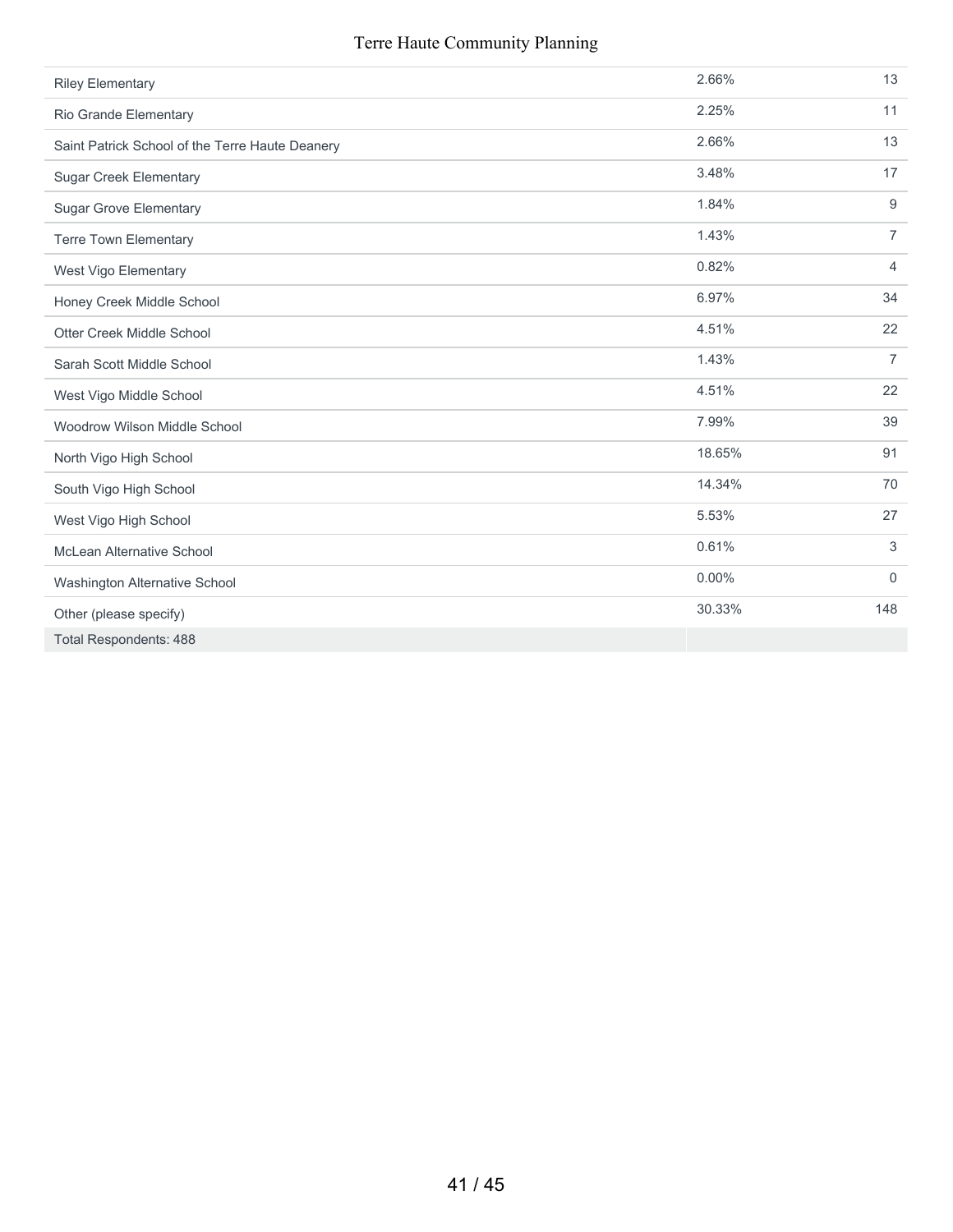

# Q27 What type of household do you live in?

| <b>ANSWER CHOICES</b>            | <b>RESPONSES</b> |     |
|----------------------------------|------------------|-----|
| Family with one employed adult   | 12.87%           | 109 |
| Family with two employed adults  | 36.13%           | 306 |
| Married with one employed adult  | 4.60%            | 39  |
| Married with two employed adults | 25.27%           | 214 |
| One person, employed             | 11.10%           | 94  |
| One person, unemployed           | 0.94%            | 8   |
| Other (please specify)           | 9.09%            | 77  |
| <b>TOTAL</b>                     |                  | 847 |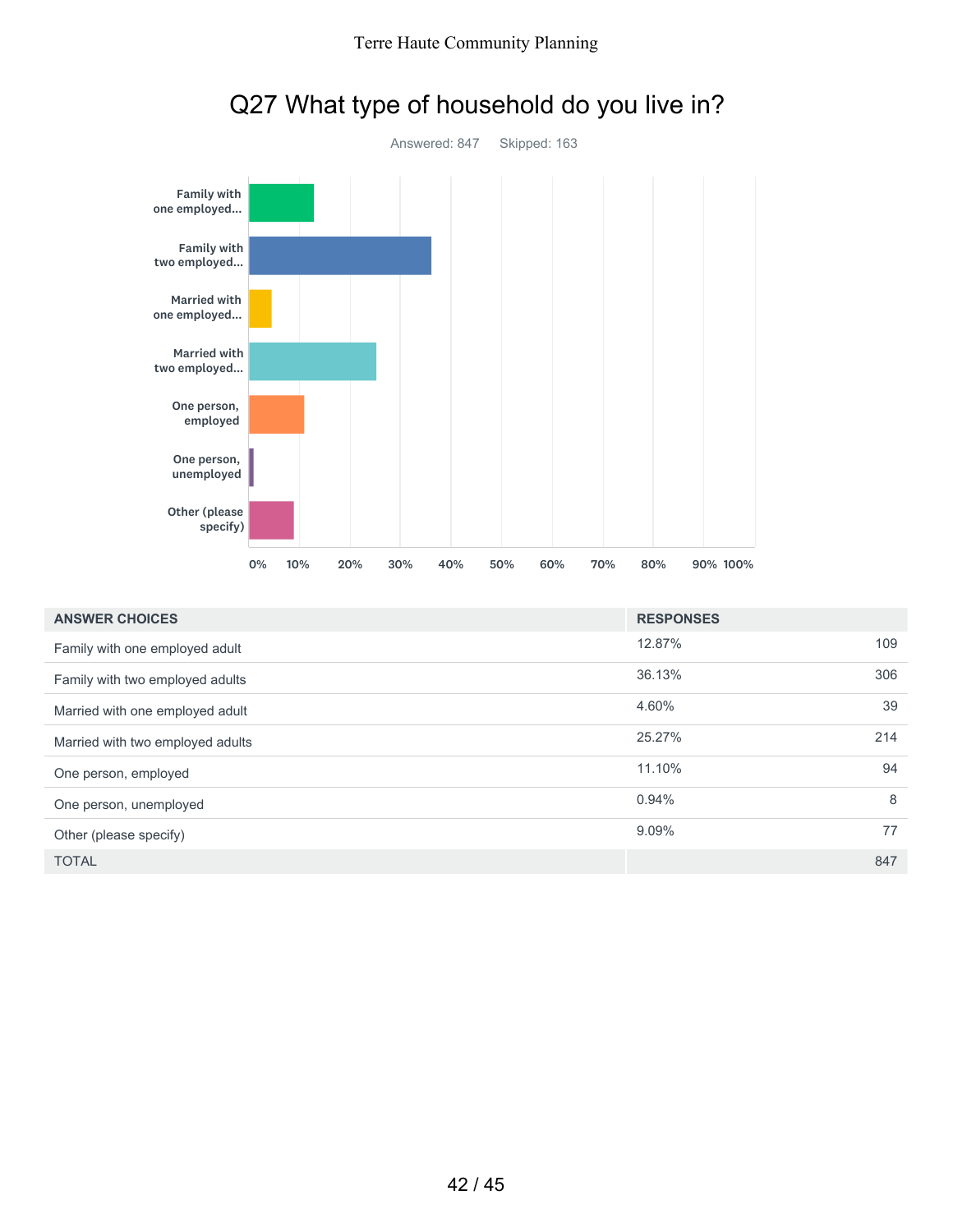

| <b>ANSWER CHOICES</b> | <b>RESPONSES</b> |                |
|-----------------------|------------------|----------------|
| Under 18              | $0.00\%$         | $\overline{0}$ |
| 18-24                 | 4.06%            | 34             |
| 25-44                 | 39.55%           | 331            |
| 45-64                 | 46.59%           | 390            |
| 65 or older           | 9.80%            | 82             |
| <b>TOTAL</b>          |                  | 837            |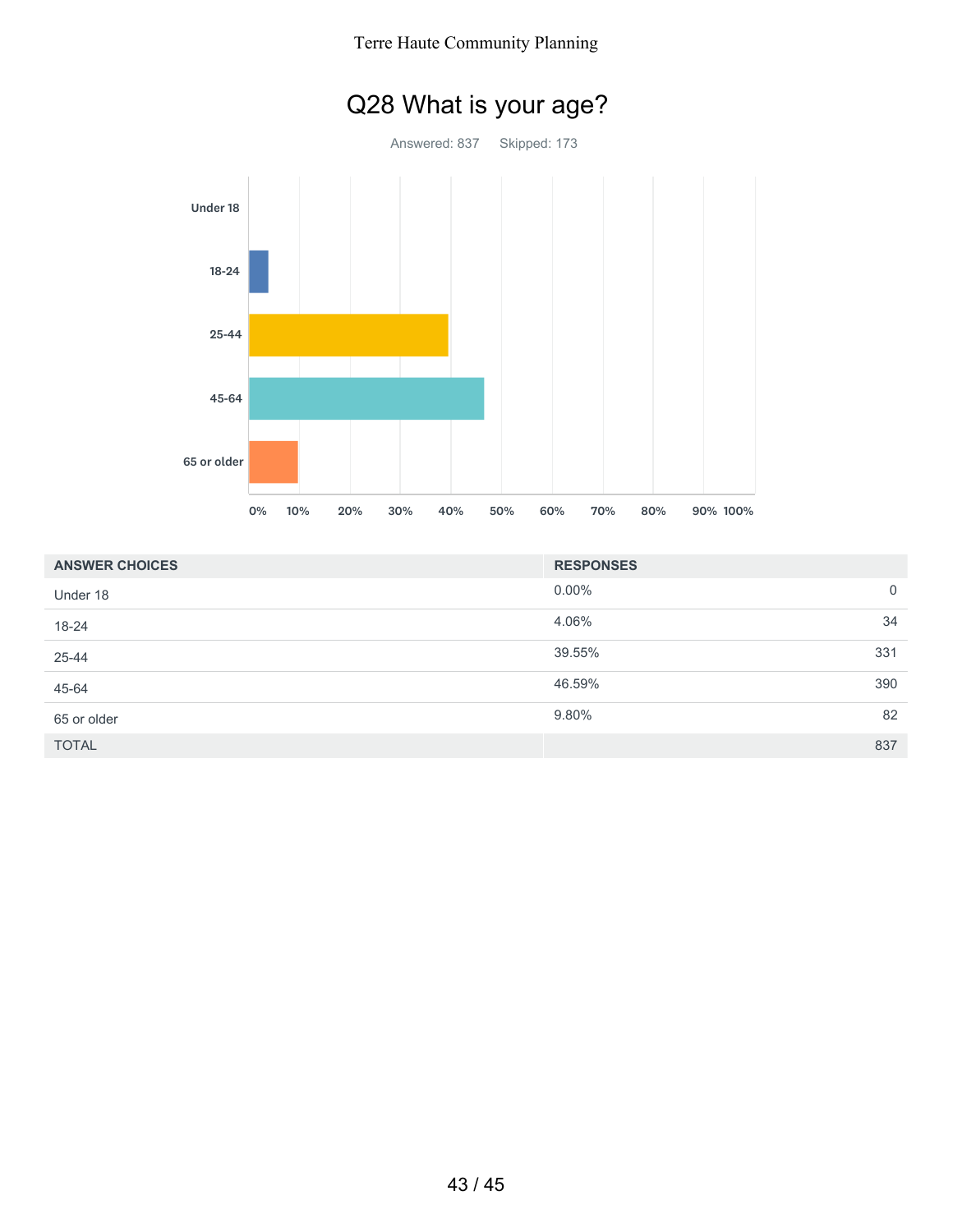

| <b>ANSWER CHOICES</b> | <b>RESPONSES</b> |     |
|-----------------------|------------------|-----|
| Male                  | 27.43%           | 231 |
| Female                | 70.19%           | 591 |
| Other                 | 0.36%            | 3   |
| No Answer             | 2.02%            | 17  |
| <b>TOTAL</b>          |                  | 842 |

## Q29 What is your gender?